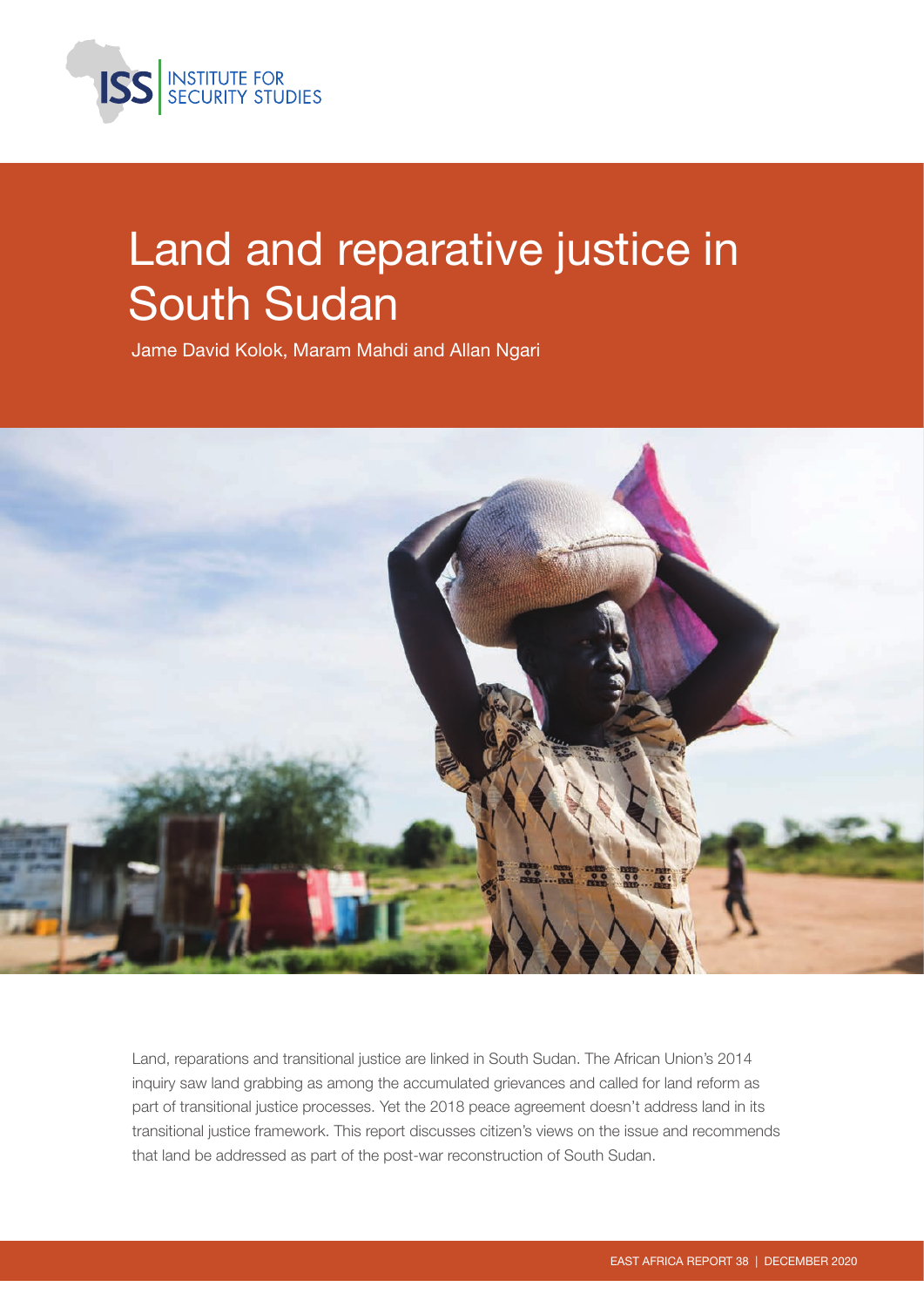### Key findings

- Land conflict is linked to the 1997–2007 liberation period and was exacerbated by the 2013 and 2016 civil wars.
- Contradictory land laws and unclear land policy led to violence between communities.
- Land grabbing by generals is considered a dividend of the liberation struggle. The militarisation and politicisation of land has increased land grabbing by creating private chieftaincies linked to politicians and the military.
- Women are disproportionately affected by land grabbing, especially in customary systems in which inheritance rights are limited.
- 87% of respondents believed the Compensation and Reparations Authority (CRA) could provide

### Recommendations

The Transitional Government of National Unity:

- Place land grabbing within the transitional justice framework while adhering to Revitalised Agreement on the Resolution of the Conflict in South Sudan.
- Conduct an inquiry on land and its impact on the peace process, aiming to design legislation for the CRA.
- Design a reparations programme in consultation with local and international actors, taking into account citizens' preferences on reparations.
- Ensure an independent and transparent recruitment process for commissioners, based on public vetting and the exclusion of those perceived to have perpetrated human rights violations, including to do with land.
- Expedite the adoption of the land policy and review of land management provisions in the Land Act of 2009, the Local Government Act of 2009 and the Transitional Constitution of 2011.

redress to conflict-related violations, including those related to land.

- There is a preference for restitution and not compensation, especially where land grabbers are known.
- ▶ 70% of respondents prefer communal rather than individual compensation for lost property.
- Despite the declining authority of traditional leaders on land matters, 93% of respondents approved of customary land dispute resolution in the current situation.
- Land regulations often erode the power of the people, privileging land management by government. This has resulted in mismanagement of land, multiple title deeds, land registration disputes and false documents.
- Define the land-management roles of the community, local government, state and the national government, clarifying institutional roles and determining whether the registry remains with the judiciary or is moved to the land ministry.
- Formalise the customary process as a separate yet legitimate part of the land review process.

#### African Union:

African Commission on Human and People's Rights must provide timely technical guidance on the formation of the Commission for Truth, Reconciliation and Healing and the CRA.

#### International community:

- Capacitate local civil society to work with the government to advance transitional justice.
- Provide financial and other resources for the CRA to ensure its independence and effectiveness.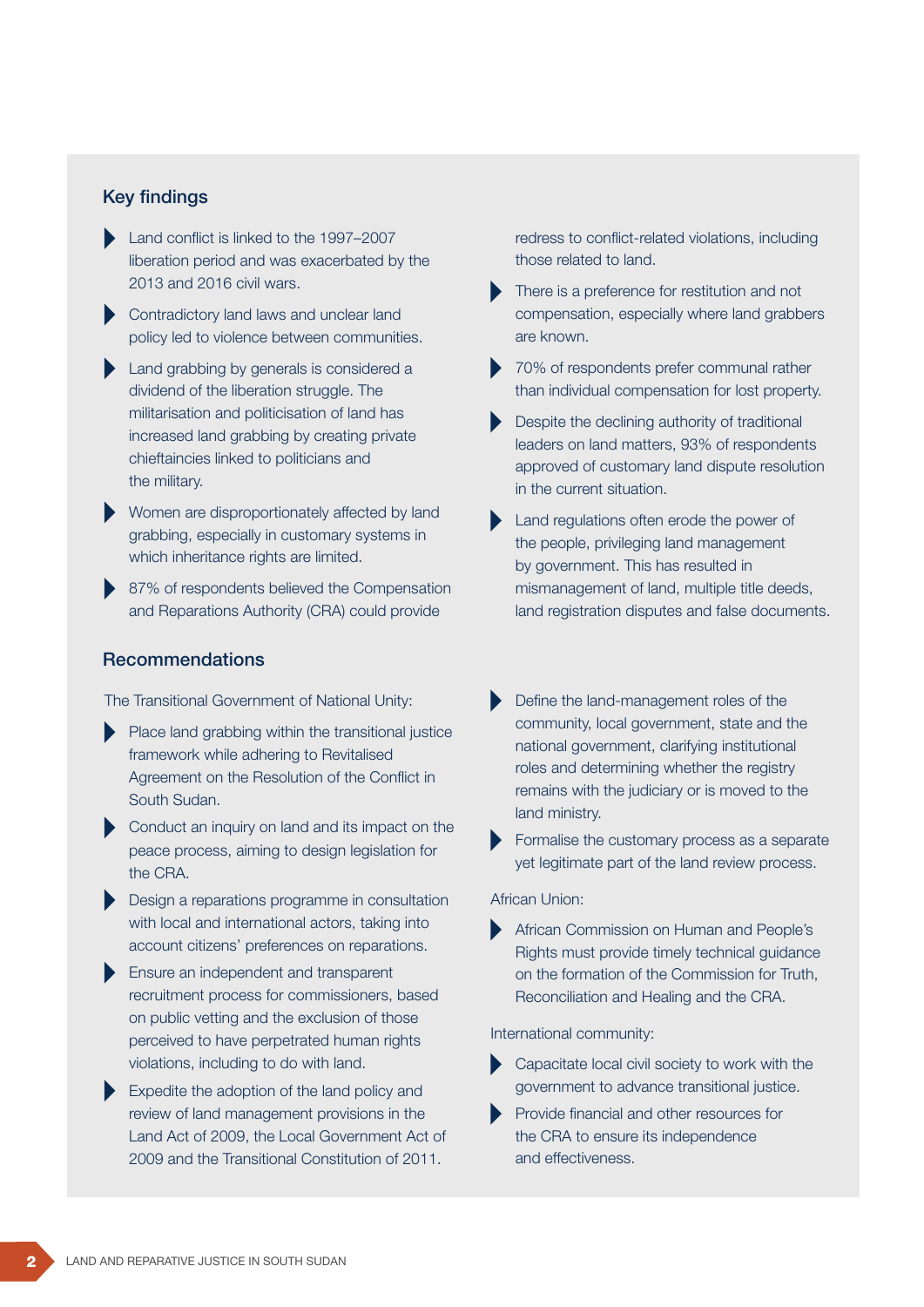# Introduction

The relationships between land, reparations and transitional justice have not been fully explored in many countries undergoing transition from war to peace.<sup>1</sup> In South Sudan, the debates about these important components of development, economic growth, peacebuilding and reconciliation has been unclear, both in terms of the country's institutional and legal frameworks regulating land use and in the Revitalised Agreement on the Resolution of the Conflict in South Sudan (R-ARCSS) that formally introduced transitional justice as an essential precondition for sustainable peace in the country.<sup>2</sup>

Discrepancies arise from the pre-independence realities of the land management system that persisted in South Sudan as an independent country, and are compounded by the failure to recognise land-related conflicts as an integral part of the forms of transitional justice described in the 2015 and 2018 peace agreements.<sup>3</sup>

Both agreements fail to provide an explicit framework for addressing land in the chapter on transitional

justice so recognising land as a transitional justice issue remains important. First, the rights of internally displaced persons (IDPs) to return, relocate and/or settle where they are must be addressed. The notion that individual rights to land should be tied to people's ethnicity has amplified ethnically biased land conflicts, and this must be addressed as part of the transitional justice process. Second, the 2014 report of the African Union Commission of Inquiry on South Sudan4 (AUCISS) highlighted land grabbing as being among the accumulated grievances that must be addressed.5

Before the AUCISS report, the government of South Sudan had already initiated a process aimed at establishing national consensus on a land policy. For example, public consultation was conducted to solicit the views of civil society, traditional leaders, researchers and scholars.<sup>6</sup> This process, however, was seen as insufficiently inclusive and transparent, though it has provided substantive sources of information that were central in the preliminary drafting of the policy, including the question of the extent to which customary land processes would apply.



Map 1: South Sudan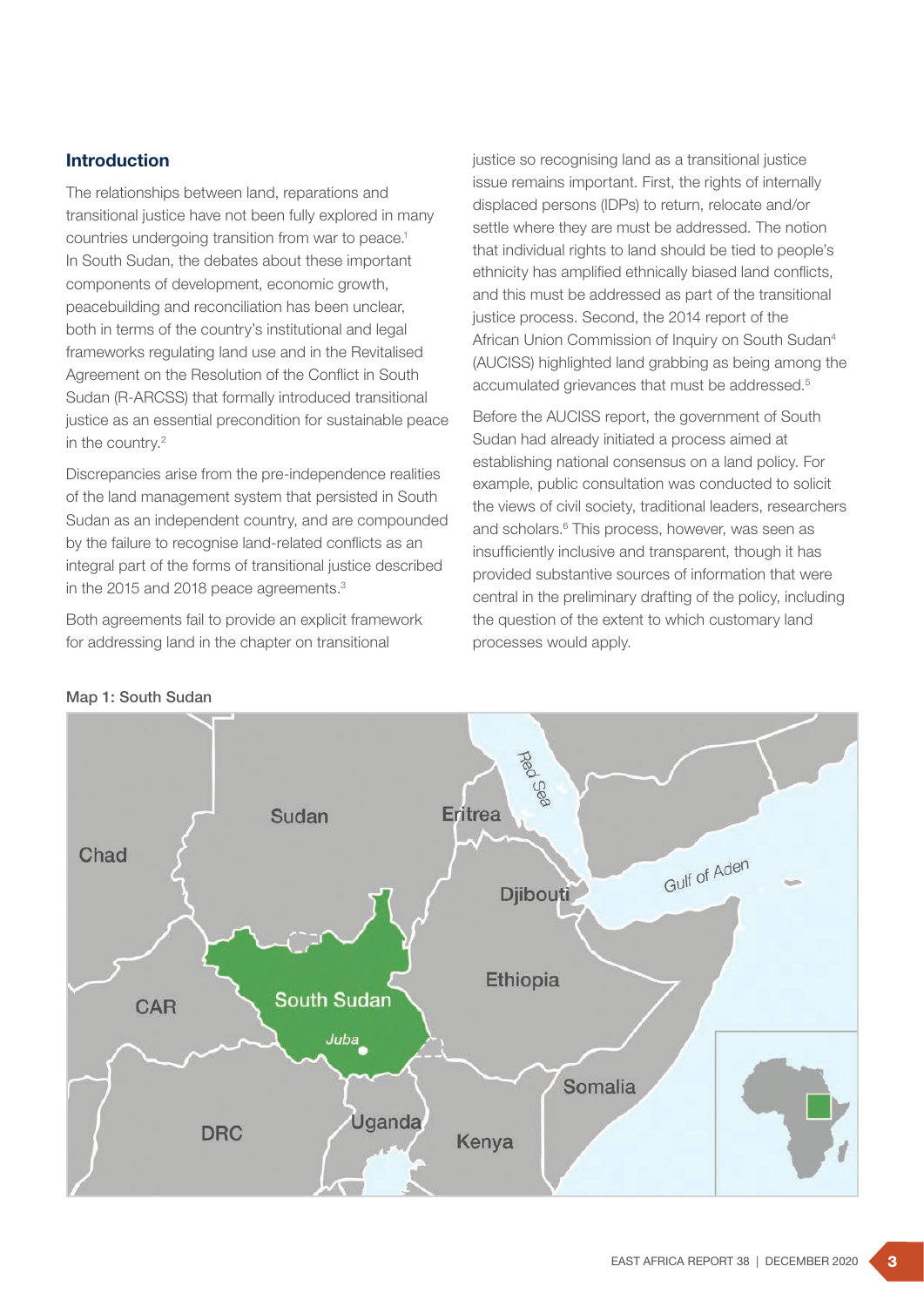In 2013, the South Sudan cabinet adopted the draft land policy paving way for a parliamentary review.7 In 2014, the policy was presented to the then National Legislative Assembly (NLA) for deliberation and adoption, but could not gain traction. Similarly, in 2019, the parliament revisited the land policy development process, but the land ministry asked that the document be recalled for further consideration<sup>8</sup>

The R-ARCSS calls for an in-depth national debate to review the current national policy and the Land Act of 2009,<sup>9</sup> whereas the draft land policy provides an opportunity to develop a context-specific regulatory framework that recognises the issues of post-war landrelated conflicts, security of property rights and the extension of statutory protection for land held under the customary land tenure arrangement.10

#### Structure of the report

This report provides a coherent account of the historical, legal and practical realities of land, reparations and transitional justice in South Sudan. The first section describes the methodology and the demographic distribution of the respondents. A detailed statistical account of the respondents is provided in a table format. The nexus between land, reparations and transitional justice is then described, helping the reader to make sense of the interrelationship between the three areas.

The second section of the report analyses the findings according to the different themes that emerge. The report summarises respondents' perceptions of the root causes of land conflict, pre- and post-2013 land-related issues and driving factors such as the militarisation and politicisation of land and the emerging legal and institutional threats to the resolution of conflict over land. The next section looks at how land is presented in the 2018 R-ARCSS and how the Compensation and Reparations Authority (CRA) is seen as a tool to address land conflict. Finally, the conclusions of the report are presented.

#### Methodology

This research grows out of a previous study conducted by the Institute for Security Studies (ISS), in 2019, on citizens' perceptions of transitional justice processes in South Sudan,<sup>11</sup> in particular the respondents'

perception of the relationship between land and the broader transitional justice process as enshrined in the 2018 R-ARCSS. Seventy-eight percent of those who participated in the previous study preferred land-related disputes to be resolved through the proposed transitional justice processes. This research aims to understand whether unresolved land conflicts could in fact be resolved by these transitional justice mechanisms.

The research was conducted by ISS in collaboration with a local researcher during the months of July to September 2020. Two data-collection methods were adopted: Key Informant Interviews (KIIs) and Focus Group Discussions (FGDs). They covered five locations in South Sudan: Juba, Yei, Yambio, Wau and Magwi. A total of 74 (44 male and 30 female) respondents were interviewed as key informants, and 188 (96 male and 92 female) participated in the FDGs.

It is important to note that this research was conducted during a public health emergency – that of the COVID-19 pandemic – and the related restrictions shaped the data collection process. For example, the researcher had to adapt to new health realities, including the use of masks and social distancing measures during the FGDs and ensuring that part of the KII process was conducted remotely. A detailed demographic analysis of the respondents is provided below.

# The research asked whether land conflicts could be resolved by transitional justice mechanisms

In selecting the five locations, the researcher considered factors such as the relevance of the locations to the topic of study, the presence of IDPs, evidence of landrelated conflicts, ethnic diversity and logistical as well as security considerations. Although these locations may not reflect the full diversity of the people of South Sudan, the researcher was nonetheless able to get detailed findings from people in those areas. Each of the locations had specifically applicable data-collection tools, which included a questionnaire translated into the dominant local language.

The scope of the study was mostly confined to respondents' experiences since the independence of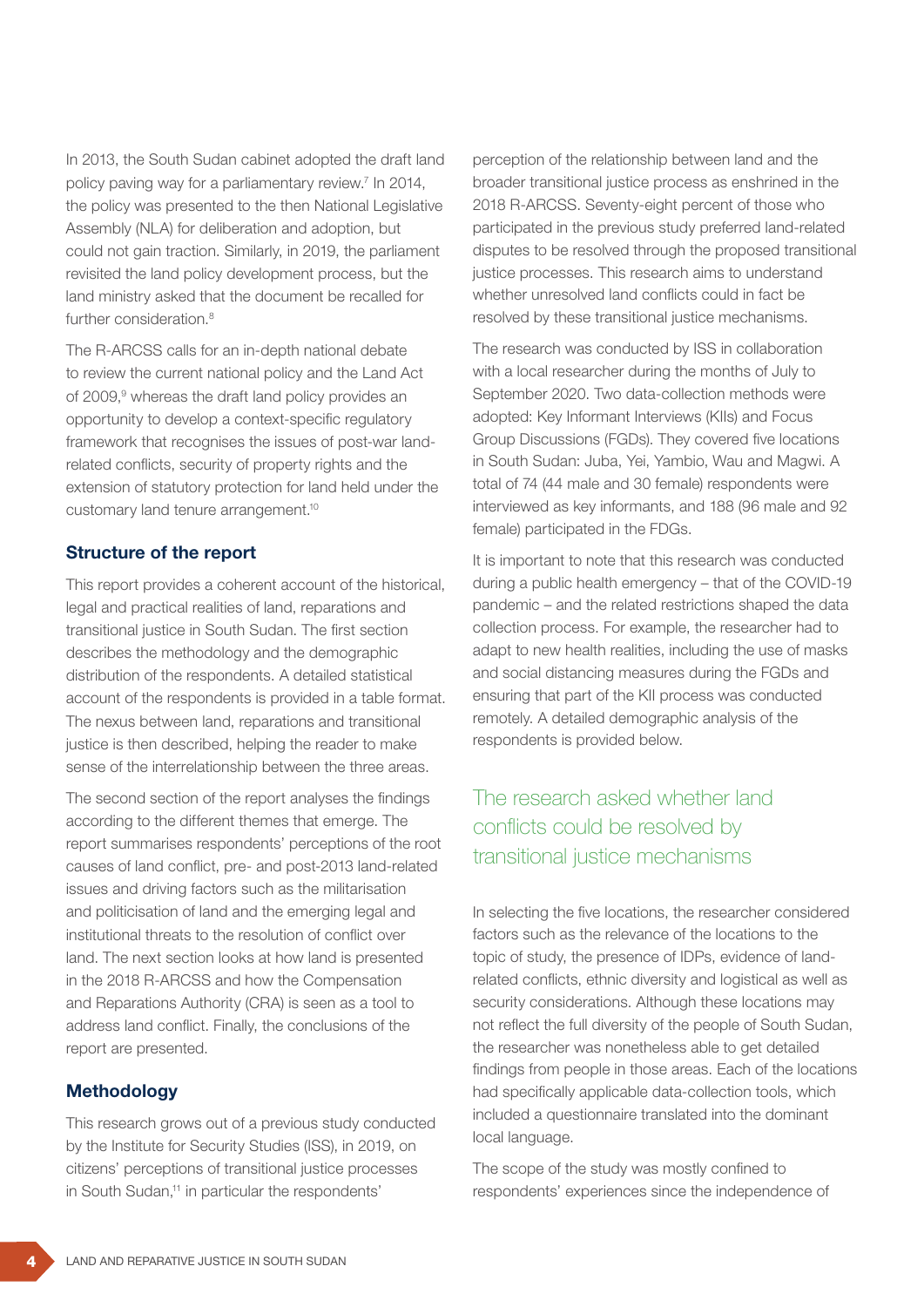South Sudan in 2011. Because of the historical roots of the situation today, and by the complementary mandates of the Commission for Truth, Reconciliation and Healing (CTRH) and the CRA,<sup>12</sup> the research also had to consider concerns related to land and reparations that might have occurred before independence.

#### Respondents' demographics

Several factors were considered in determining the kind of interviewees required for this research. Apart from factors such as security, accessibility and ethnic diversity, the researcher also considered age and gender representation.

As can be seen in Table 1 below, the lowest age was 18 years and the highest was 74, with an average of 46 year. Of the 74 KIIs, 40% were women and 60% male, whereas in the FGDs 53.6% were male and 46.4% female. Different categories of people participated in the KIIs and FGDs, notably teachers, lawyers, members of civil society, medical professionals, traditional leaders, religious leaders, women and youth, as shown in Table 2.

The researchers also spoke to people with different levels of education, the greatest number being in possession of secondary school certificates, followed by university graduates, intermediate school, tertiary institutions and

| <b>Key variables</b>                  |                                                                                                     | <b>Frequency</b><br>$(N=74)$ | <b>Percentage</b><br>(100%) |
|---------------------------------------|-----------------------------------------------------------------------------------------------------|------------------------------|-----------------------------|
| Age (in<br>years)                     | $18 - 29$                                                                                           | 13                           | 17                          |
|                                       | $30 - 39$                                                                                           | 23                           | 31                          |
|                                       | $40 - 49$                                                                                           | 16                           | 21                          |
|                                       | $50 - 59$                                                                                           | 17                           | 22                          |
|                                       | Over <sub>60</sub>                                                                                  | $\overline{7}$               | $\overline{9}$              |
| Gender                                | Male                                                                                                | 45                           | 60                          |
|                                       | Female                                                                                              | 30                           | 40                          |
| <b>Highest</b><br>education<br>levels | No formal education                                                                                 | $\overline{4}$               | 5                           |
|                                       | Primary school leavers                                                                              | 3                            | $\overline{4}$              |
|                                       | Intermediate school leavers                                                                         | 15                           | 20                          |
|                                       | Secondary school graduates                                                                          | 18                           | 24                          |
|                                       | <b>Tertiary College graduates</b>                                                                   | 13                           | 17                          |
|                                       | University graduates                                                                                | 17                           | 23                          |
|                                       | University graduates (post-graduates)                                                               | 5                            | $\overline{7}$              |
| <b>Occupations</b>                    | Students and youth                                                                                  | 3                            | 5                           |
|                                       | Technical professionals (teachers, engineers, lawyers, mechanics,<br>doctors, health workers, etc.) | 28                           | 37                          |
|                                       | Civil servants (MPs, government, NGOs, etc.)                                                        | 18                           | 24                          |
|                                       | Members of civil society (activists, ordinary citizens, etc.)                                       | 21                           | 28                          |
|                                       | Clergy (pastors and other church leaders)                                                           | 5                            | $\overline{7}$              |

#### Table 1: Socio-demographic characteristics of the key informant interviewees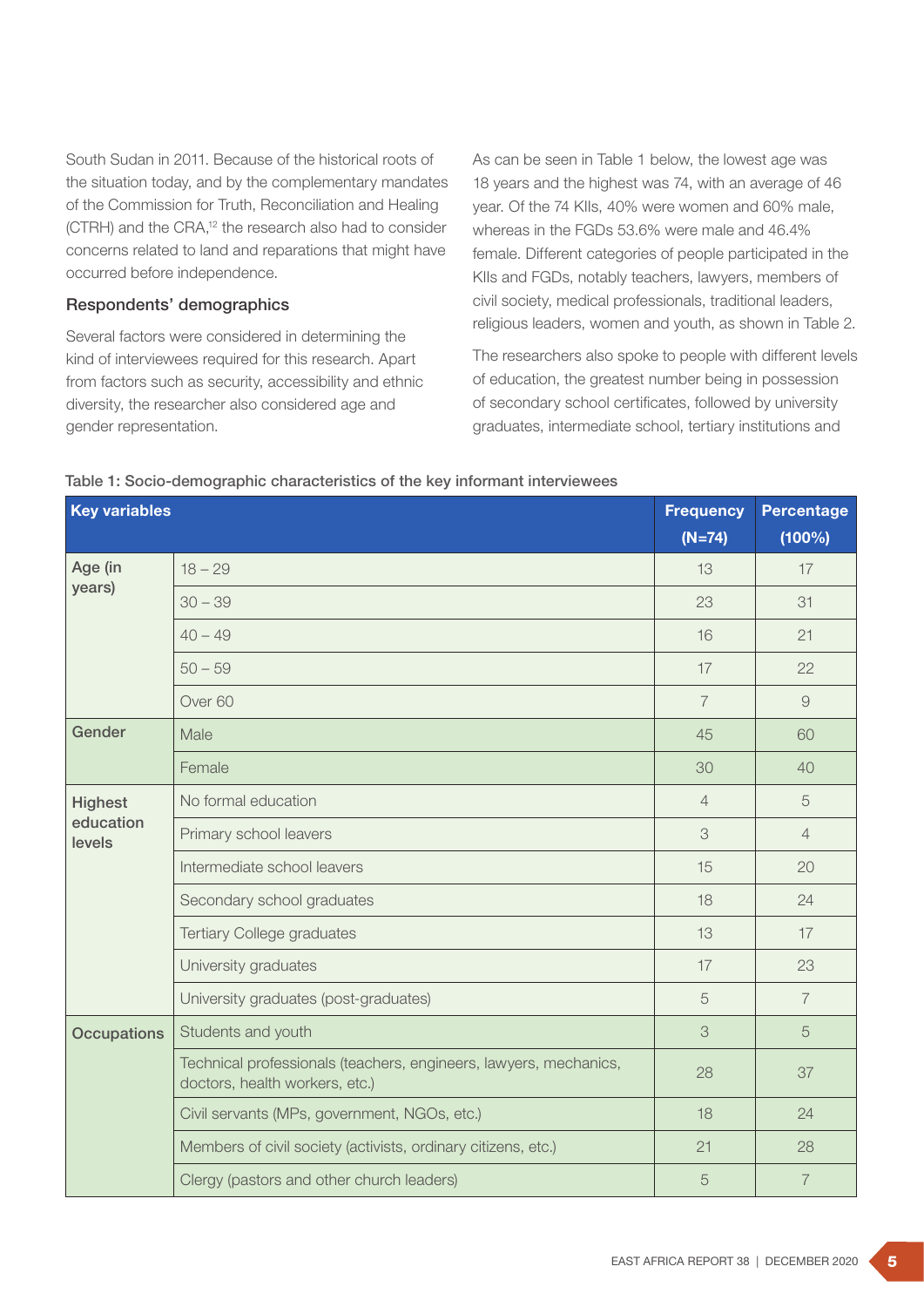| <b>Location</b> | <b>Number</b><br>of FGDs | <b>Total %</b><br>(FGDs) | <b>Overall</b><br>(%) | No of<br>males | <b>Male</b><br>(%) | No of<br>females | <b>Female</b><br>(%) |
|-----------------|--------------------------|--------------------------|-----------------------|----------------|--------------------|------------------|----------------------|
| Juba            | 5                        | 44                       | 23                    | 25             | 26                 | 19               | 21                   |
| Magwi           | $\overline{4}$           | 30                       | 16                    | 13             | 14                 | 17               | 18                   |
| Yei             | $\mathbf 6$              | 45                       | 24                    | 22             | 23                 | 23               | 25                   |
| Yambio          | 5                        | 43                       | 23                    | 23             | 24                 | 20               | 22                   |
| Wau             | $\overline{4}$           | 26                       | 14                    | 13             | 14                 | 13               | 14                   |
| <b>TOTAL</b>    | 24                       | 188                      | 100                   | 96             | 100                | 92               | 100                  |

|  |  |  |  | Table 2: Socio-demographic characteristics of the FGDs respondents |
|--|--|--|--|--------------------------------------------------------------------|

finally citizens, some of whom have not received formal education. Before the research was written up, the preliminary findings were subjected to validation from range of participants in order to crosscheck facts and correlate information gathered in the five locations.

### Overview of South Sudan's land tenure system

South Sudan's land tenure system is the product of a long history of accumulated grievances and deep-seated political contestations that emerged during the liberation struggle with Sudan.<sup>13</sup> Under Sudan's land administration system, the regulation of land was mostly centralised and directly managed as the property of the state.

This version of land authority led to the misappropriation of land in Southern Sudan, leading to massive displacement and untold suffering of civilians, especially in the oil-producing states of Upper Nile and Unity.14 This displacement was a driver of the pursuit by the Sudan People's Liberation Movement (SPLM) of alternative forms of land tenure in the Sudan. The negotiation of the wealth-sharing protocol of the 2005 CPA gave the SPLM the opportunity to assert its commitment to changing the land tenure system, at least in the south of the country.

The CPA provided a sharp contrast to the way land had been managed in Sudan, and offered a way to show how it would be regulated in Southern Sudan from that point on. For example, the parties agreed that the regulation of land tenure, usage and exercise of rights would be a concurrent competency exercised at the appropriate level of government.15 This provision gave Southern Sudan,

then an autonomous region, the opportunity to adopt a new land tenure system, one which would ultimately be retained by the independent South Sudan.

Although it was codified in the transitional constitution of South Sudan, the notion that land belongs to the community could be seen as primarily a negotiating tactic used by the SPLM to win favour with marginalised communities.

#### Legal framework on land tenure

The framework for the regulation of land tenure in South Sudan is provided in Article 170 (1) of the 2011 Transitional Constitution of the Republic of South Sudan, built in part on the Land Act and the Local Government Act (both 2009). These laws legislate a land tenure system encompassing public land, community and private land.16 For instance, the transitional constitution (as amended) states that 'the regulation of land tenure, usage and exercise of rights thereon shall be governed by this Constitution and the Law'.17 Yet the implementation of the Land and Local Government Acts continues to present legal and practical dilemmas, as described in this study.

First, it should be noted that the Transitional Constitution espouses the continuity of all laws enacted prior to the independence of South Sudan in 2011.<sup>18</sup> The land laws thus derive from the interim constitution that was part of the Comprehensive Peace Agreement (CPA) of 2005 and, subsequently, from the Transitional Constitution of South Sudan. Second, in practical terms, the circumstances in which the laws were first enacted were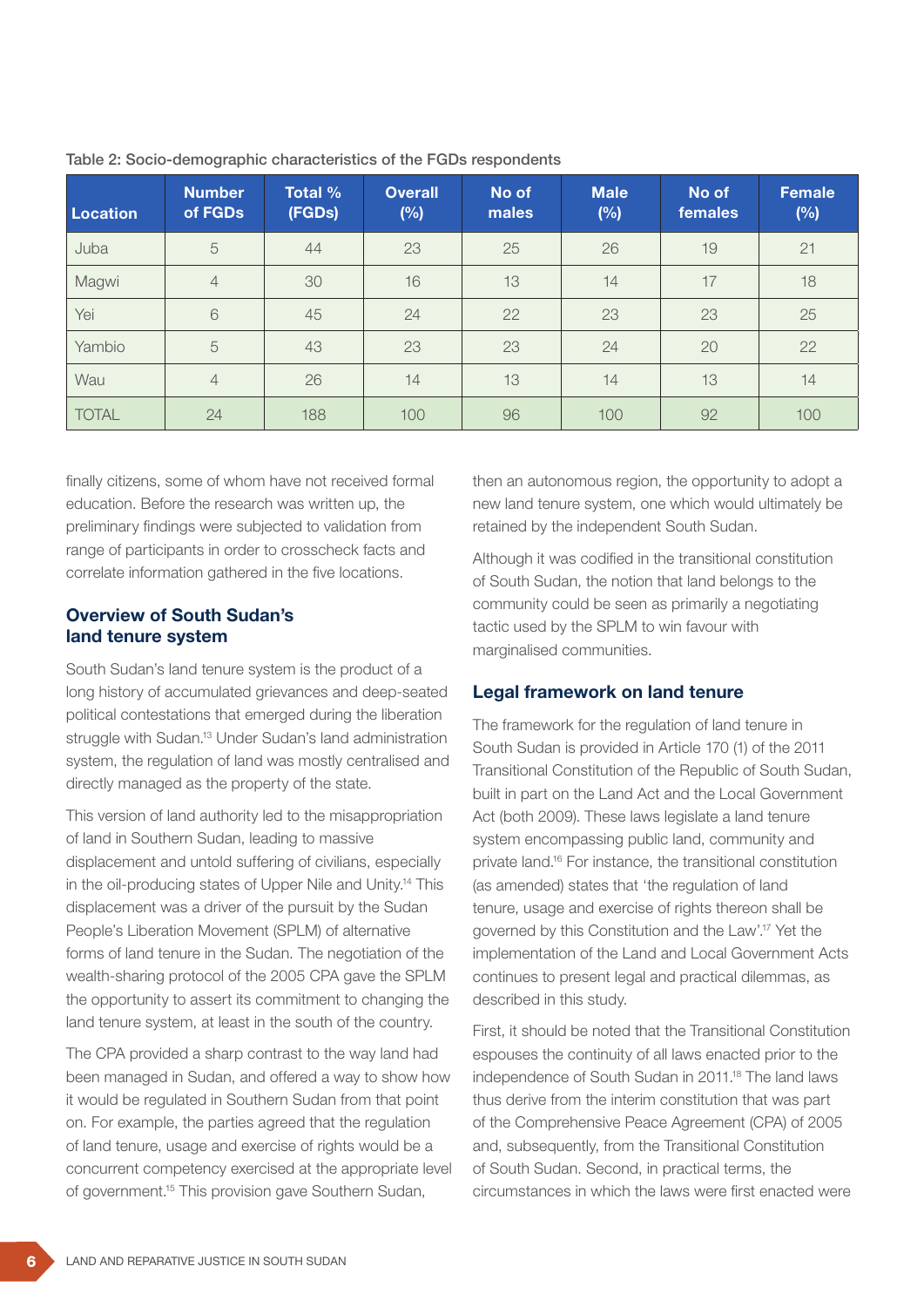substantially different from the new realities facing South Sudan as an independent state.19

Among the legal issues that emerged in this context are the appointment of sub-national land management structures, the duplication and poor segregation of powers between national and sub-national levels of the government, and the existence of clauses that do not conform to the 2011 constitutional provisions.<sup>20</sup> In essence, South Sudan continues to apply retrospective legal frameworks in the application of both the land Act and the Local Government Act.

The same laws, however, recognise the incorporation of customary laws and practices in the land tenure legal framework of South Sudan.21 This constituted an acknowledgement that customary law has an important role in governing land ownership today, as it had before the independence of South Sudan.22

The government's recognition of traditional practices to do with land tenure may be seen as a form of reparation that recognises the sacrifices made during the liberation wars, permitting some degree of self-determination. At the same time, customary land tenure and government control overlap to cause some confusion: the constitution of South Sudan states that all land is owned by the people, yet simultaneously empowers government to regulate land use.<sup>23</sup>

# Customary law is important in governing land ownership today, as it was before independence

The interpretation of this provision often erodes the power of customary land processes, giving dominance to the government. Thus there is some ambiguity about what a customary land tenure system would actually entail, and raises questions about who has the ultimate power to decide on matters of land. The constitution and the Land Act of 2009 empower all appropriate levels of government to regulate the ownership and usage of land, including land held or acquired by any level of government and community land (traditionally or historically held or used by local communities), as well as private land owned by any person and/or investment land under leasehold.

As land becomes increasingly lucrative in many urban and rural settings in South Sudan, this land administration has created multiple layers of bureaucracy that favours the interests of corrupt government officials. If the land is being associated with subterranean and other natural resources such as petroleum, gas and solid minerals, the ownership of such land automatically shifts to the government.<sup>24</sup>

### Land and reparations in the R-ARCSS

The links between land and post-war reparations are not explicit in the R-ARCSS. These issues are presented as separate components of the peace agreement. For example, Chapter IV of the agreement sees land as a component of reform and emphasises the need to initiate an in-depth national debate that would lead to a review of current national land policy and the 2009 Land Act.

The agreement acknowledges that South Sudan's legal framework on land requires reform.<sup>25</sup> It also highlights, among other issues, the problem of land-grabbing, the absence of an independent land registry, and the need to empower the South Sudan Land Commission (SSLC) at the various levels of government. The commission is mandated to handle the arbitration of land issues and to receive the claims of those seeking land restitution at both national and subnational levels.26

Chapter V of the R-ARCSS, on the other hand, broadly provides for transitional justice, accountability, reconciliation and healing in the post-war context, with the Compensation and Reparations Authority (CRA) conceived as a complementary mechanism to the Commission for Truth, Reconciliation and Healing (CTRH) and, to a lesser extent, the Hybrid Court for South Sudan (HCSS). The CTRH receives applications for compensation and makes recommendations to the CRA on compensation and reparation.27

Compensation in the form of material and financial support is to be made to citizens whose property was destroyed during the conflict,<sup>28</sup> but this provision does not say whether compensation is due for land lost to land-grabbing during the conflict. Furthermore, the peace agreement fails to clarify whether the problem of land tenure is a conflict-related human-rights issue or the product of accumulated historical injustices. The 22 years of conflict preceding the agreement left a host of land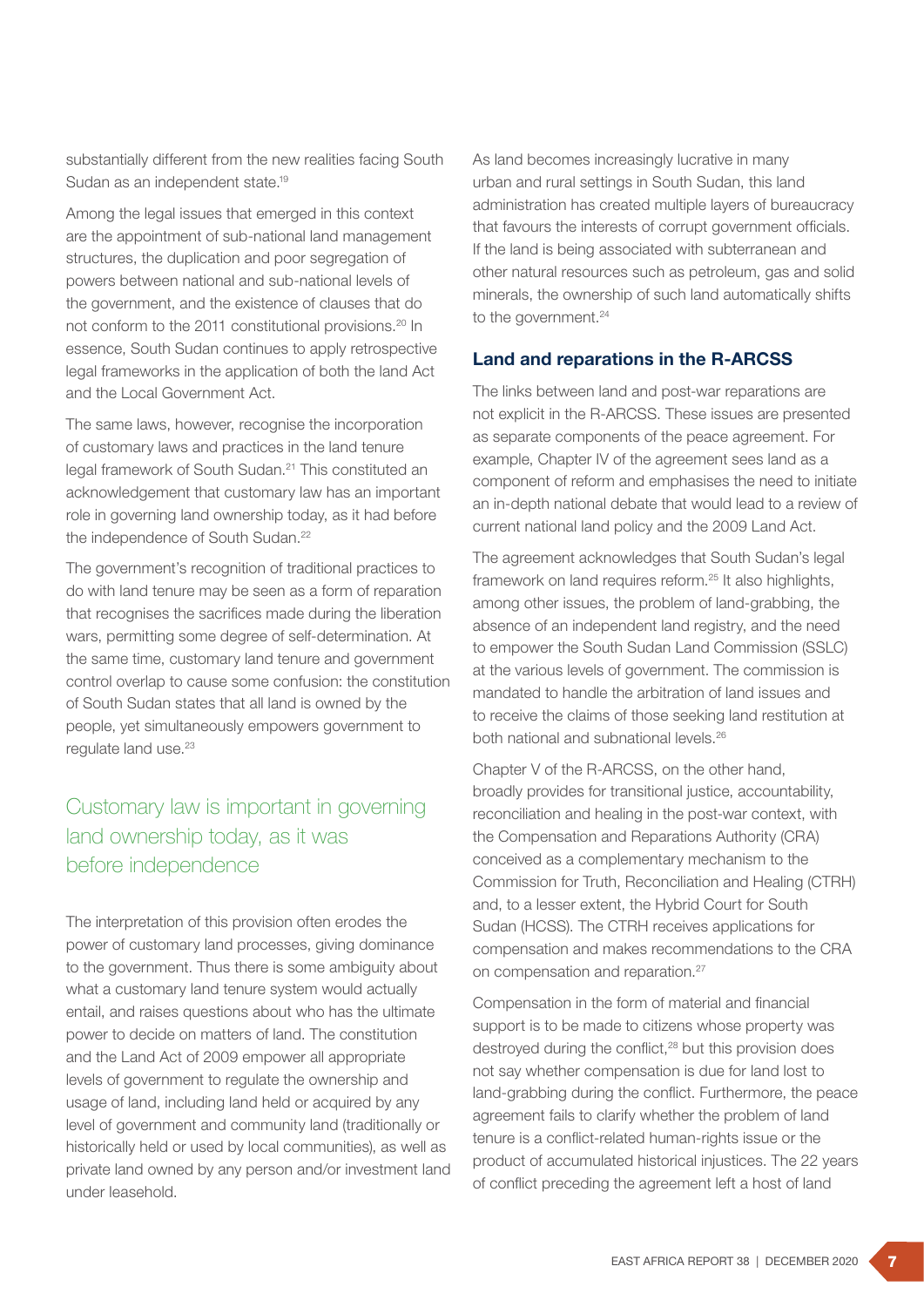problems to be dealt with, and the more recent conflict in the area has superimposed a new set of problems on top of the old ones.

Indeed, in a 2019 study of citizens' perceptions of transitional justice processes in South Sudan,<sup>29</sup> 78% of respondents expressed the view that if land-related problems are not resolved under the current transitional justice processes, they could trigger renewed violence between and within communities. Given this perception, it would be important to establish a transitional justice process that recognises and works collaboratively with existing government institutions.

This study is intended to interrogate the relationship between land, reparations and transitional justice, but also to look further and to interrogate why citizens' concern with the resolution of land-related conflict seems to focus, now, on the provisions of Chapter V of the peace agreement rather than on the existing institutions meant to deal with land.

### Nexus between land, reparations and transitional justice

'Ownership claims and control over land and property have played a defining role during Sudan's fivedecade civil war that eventually led to South Sudan's independence on 9 July 2011.'30 Land-related disputes were a dominant feature of the conflict leading up to South Sudan's secession, and they continue to bedevil the independent South Sudan.

Recurring outbreaks of violence have resulted in the displacement of nearly two million people, now scattered across South Sudan as IDPs and across the region as refugees. Displacement of people as a result of conflict fuels insecurity, because those who are displaced have lost tenure of the land they used to live on. Without a clear land policy, hostilities between and within communities are likely to continue and even worsen.

Although the 2018 peace agreement still holds, its conditions are often violated, and ethnic and communal violence continues. The Commission on Human Rights in South Sudan recently noted the escalation of violence in six out of the ten states comprising that country: Central Equatoria, Jonglei, Lakes, Unity, Western Bahr el-Ghazel, and Warrap.31

The United Nations' Mission in South Sudan reported 575 incidents of subnational violence in the period from January to July 2020, an increase of 300% compared to the same period of the preceding year.<sup>32</sup> This escalation in violence has resulted in the deaths of hundreds of civilians and the displacement of about 80 000 people in 2020 alone.<sup>33</sup> Despite the peace agreement, insecurity and instability in various regions in South Sudan continue.

# If land problems aren't solved by the transitional justice process, they could trigger more violence

The violence is attributed chiefly to ethnic and communal strife, but the extent to which unresolved land disputes drive inter- and intra-communal violence has been only minimally investigated. Land-related disputes are becoming more frequent in major towns such as Yei, Juba and Nimule, but there is no clear understanding of the need for land reform or the links between land issues and increasing levels of violence. A common perception of respondents in the study is that land conflicts are the results of ethnic divisions exacerbated by the 2013 and 2016 civil wars. They are seen as a direct result of the dominance of certain ethnic groups in government and thus those groups' monopolisation of land tenure in South Sudan. In this, the dynamics of the civil wars are still playing out.

The present fragile peace, as constructed by local, regional and international actors, could easily collapse if there is no concerted effort to address the land and ownership issues that lie at the root of the conflict. What seems to be isolated disputes over land-grabbing and misallocation in areas such as Yei or Juba could quickly turn into a new civil conflict. The only way to resolve this and preempt renewed conflict over land would be to use transitional justice tools to address unresolved land disputes.

Placing land grabs within the frame of a broader transitional justice framework is a crucial step towards bolstering R-ARCSS and preventing the recurrence of violence in South Sudan. Ultimately, the responsibility lies with the government to help its citizens with land issues,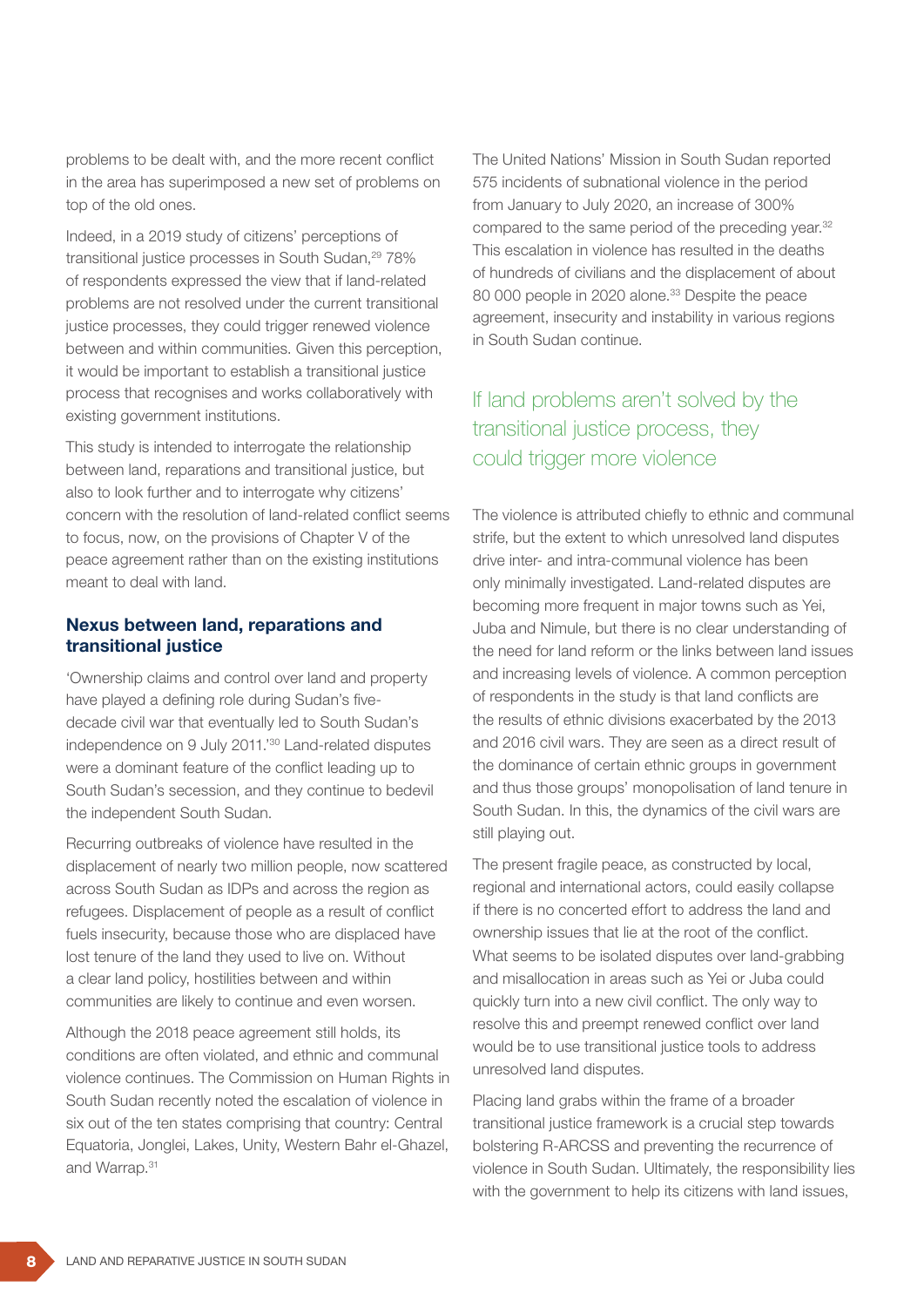and to help displaced persons return home or, alternately, find suitable land on which they may be able to resettle.

#### Perceptions of the root causes of land issues

The most common problems to do with land in South Sudan are land grabbing, the displacement and relocation of IDPs, land misallocation and corruption, in the wider context of scarcity and increasing struggles over resources. The next section aims to uncover and analyse the root causes of land issues as perceived by respondents during key informant interviews and focus group discussions. There is no single definition of what constitutes land issues, but they are understood to encompasses the factors given in Table 3 below.

Respondents see land conflict as a misunderstanding or disagreement between individuals, groups of people or tribes as a result of land grabbing. For the purposes of this research, land grabbing is understood to mean the control of land through ownership, lease or concession through illegal means.<sup>34</sup>

IDPs fleeing conflict and thus searching for secure settlement constitute the group believed most frequently to have resettled on previously owned or occupied land. Similarly, land belonging to displaced populations is systematically seized by participants in the conflict. In some instances, host communities lay the blame for this on individuals masquerading as IDPs, whereas their motives for this settlement are seen as the need to grab and sell land to military actors. In these cases, land ownership details are altered to justify the subsequent sale.

Yet displaced people and returnees are not the only actors capable of land grabbing. Senior government

officials and military generals have been implicated in such practices too. $35$  In these cases, the generals exert their authority to dispossess individuals and/ or communities of their land,<sup>36</sup> and fear of reprisals lead to the displaced people or returnees selling the grabbed land to other military actors to avoid possible retaliation from powerful government officials or other military actors.

The extent to which IDPs are both party to and victims of land grabbing in South Sudan raises serious questions about the relocation of IDPs to their places of origin and their reoccupation of the land they used previously. The resettlement of IDPs is a key part of the transitional government's attempt to secure the wellbeing and safety of IDPs once they leave the Protection of Civilian (PoC) sites where they have sheltered.<sup>37</sup> Whether IDPs can return to their land, resettle elsewhere, or be integrated into their current locations are questions that add another layer to these issues of land and conflict.

# Multiple land titles and illegal IDP settlements mean 'land belongs to those who occupy it'

Land misallocation and flawed land administration practices have often led to multiple, conflicting land titles; this has exacerbated disputes. The issuing of multiple land titles by authorities leads to power struggles over who can keep or occupy land between different title holders. The existence of multiple land titles and the illegal settlement of IDPs means that the idea that 'land belongs to the community' has become 'land belongs to those who occupy it'.

#### Table 3: Root causes of land issues in South Sudan

| S/N            | <b>Factors as perceived by respondents</b>                          | <b>Frequency</b> | <b>Weighted %</b> |
|----------------|---------------------------------------------------------------------|------------------|-------------------|
|                | Land grabbing                                                       | 45               | 28%               |
| $\overline{2}$ | Population growth and economic transitions                          | 37               | 23%               |
| 3              | Poor land use combined with increase in livestock                   | 44               | 27%               |
| $\overline{4}$ | Competition between and among agriculturalists and pastoralists     | 22               | 12%               |
| 5              | Others: untrained land officials, government selling community land | 16               | 10%               |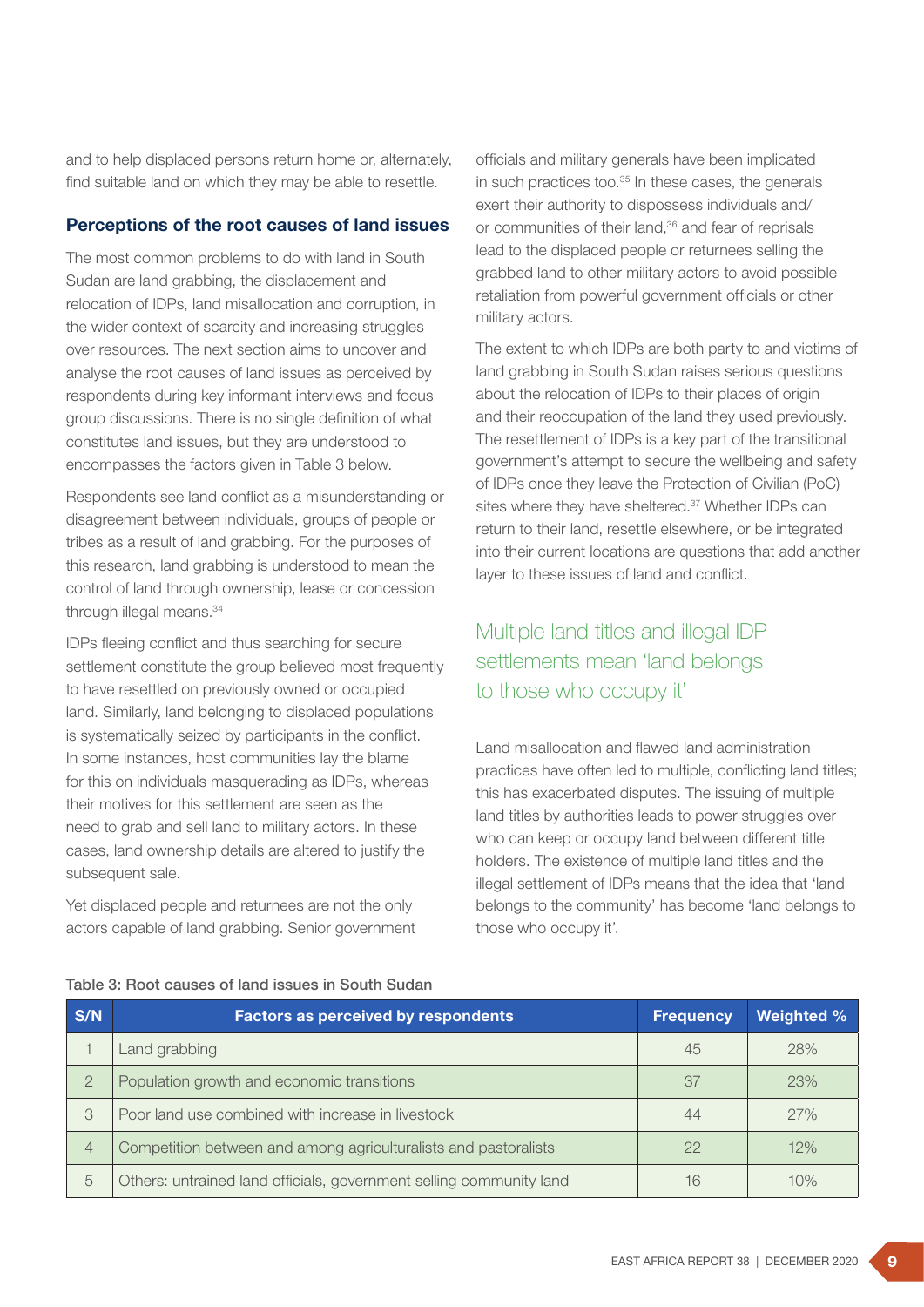Land conflict also arises when migrating pastoralists, over a period of time, claim ownership of land. This appears to indicate that land grabbing is more common in urban than rural areas, though cases of land conflict between pastoralists and farmers has recently escalated because of insecurity and flood-induced migration. Farmers have accused pastoral communities of deliberately destroying farming livelihoods by grazing their animals on farmland and contaminating water points. Some farmers have even urged the government to remove pastoralists from land they appear to own.<sup>38</sup> Pastoralists counter this narrative by blaming their migration on natural disasters such as floods and, to some extent, on insecurity and dwindling grazing land.<sup>39</sup>

# Land is often taken by the government and given to companies without compensating the owners

There is also a perception that some land is undeveloped because there is an inability to develop it, which provides a justification for the new occupation of the land. Land left unoccupied and idle for longer than five years may be seized regardless of whether the owner is internally displaced or in a refugee camp. This can mean that the most capable developer takes ownership. Yet this form of apparent land grabbing ignores the fact that virtually all the land in the region is already owned, even if only under customary law in which provision is made for one or more seasonal migrating communities to make use of it.40

The incidents mentioned above explain land disputes at the individual level, but the state has also been accused of unlawful land practices. Individuals and communities can lose their land under the pretext of government projects such as the building of schools, public parks, hospitals and the like, yet this land is often awarded to military generals and other highranking officials, and land taken by the government and awarded to companies is often done without compensation being awarded to the genuine owner. This is contrary to the provisions of the Land Act and the transitional constitution.<sup>41</sup> If individual or communal land is grabbed in the absence of the owners, there is very seldom any compensation.

The practice of land grabbing has had various effects on respondents and their communities, including increased lawlessness (leading to revenge killings), complete or partial loss of livelihoods, mental incapacitation and increased health risks, as well as family disintegration. The consequences are stark: often families have to relocate to less productive land, and/or find other sources of income. Women are especially vulnerable in this respect, and are disproportionately affected by unlawful land grabbing, especially women who have been widowed or abandoned in the conflict. Unmitigated gender inequalities in South Sudan mean that these women are left to rear children and run households with only limited access to and ownership of land.

Whereas the 2011 Transitional Constitution affirms women's rights to own land under statutory law, the customary process makes it difficult for women to have access to or dispute land claims in the absence of a male relative.42 Furthermore, as previous research has shown, women face serious challenges in land-registration processes, because officials are often unwilling to assist women.43 This gendered dimension in the access to land is another reason that an independent, well-resourced and comprehensive inquiry is badly needed.

#### Land problems before and after 2013

As mentioned, the problems of land acquisition in South Sudan predate its secession; in fact, these problems span the pre- and post-conflict era. As early as the 1970s, Sudan's Unregistered Land Act (ULA) declared all unregistered land, whether occupied or unoccupied, to be state property.<sup>44</sup> This allowed the state to dispossess local communities of their land, resulting in forced evictions, displacement, loss of livelihoods and the migration of thousands of people to Khartoum and parts of what is now South Sudan.45 Such displacement fuelled the conflict in the south, galvanising support for the SPLM/A, which already opposed northern laws. Before secession and the CPA, conflict in Southern Sudan was linked to discriminatory land allocation processes, which helped to drive the liberation struggle.

Since the CPA and the secession of the south, land issues continue to generate conflict. A common perception of the majority of respondents in the research is that land conflict is a result of ethnic divisions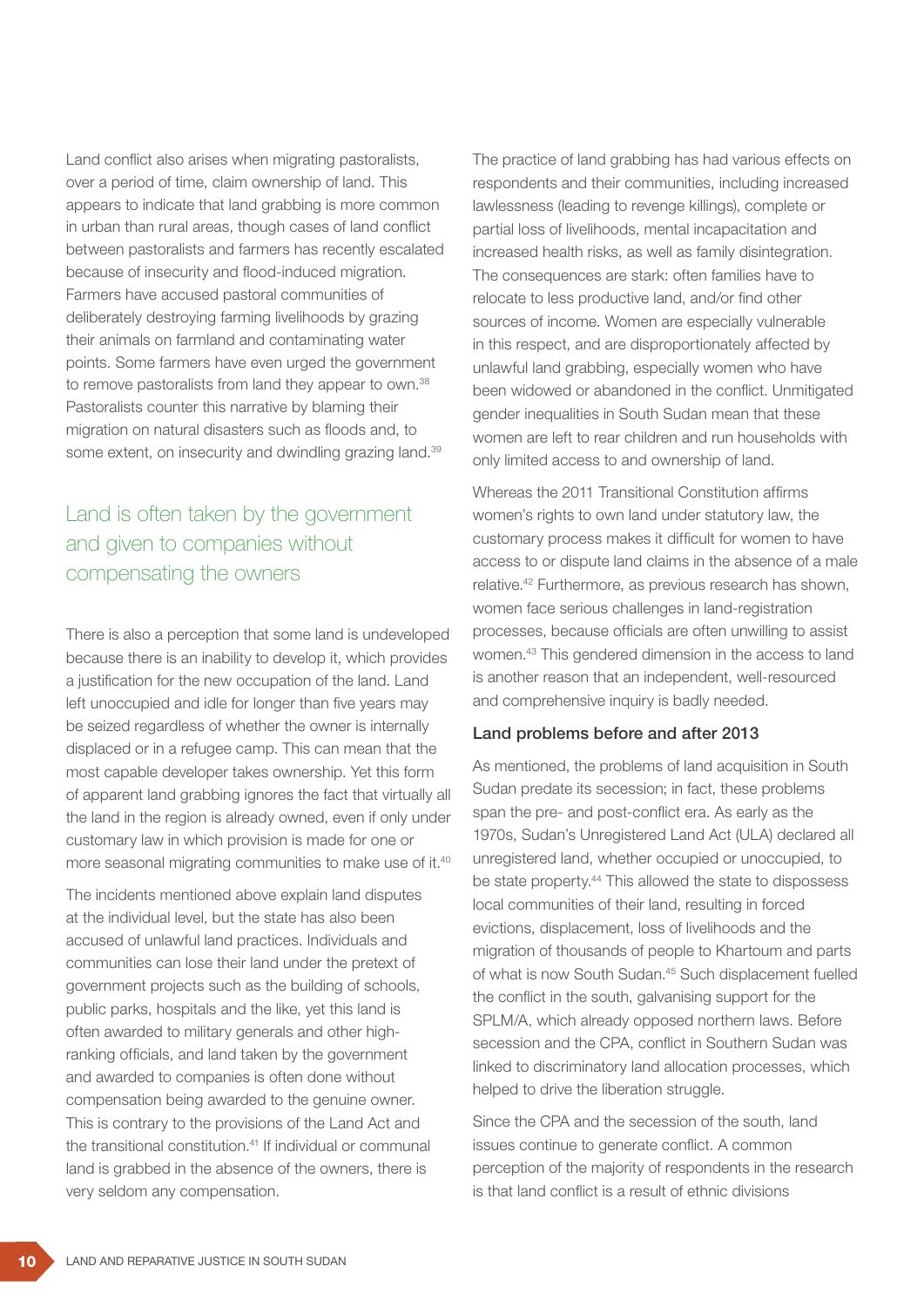exacerbated by the 2013 and 2016 wars. They assert that land grabbing often takes place during or in close proximity to conflict. This assertion appears to be common among returnees and IDPs, who reported that loss of land and property became more widespread in the 1990s, the period when towns such as Nimule, Yambio and Yei were liberated by the Sudan People's Liberation Movement/Army.

The practice of land and property grabbing became common in the 1997– 2007 period, as well as later, in 2013 and 2016, when there were eruptions of armed conflict. In 2013, particularly, violence engulfed South Sudan and led to the displacement of thousands of South Sudanese citizens. The close link between land grabbing and violent conflict explains the claims to land by some military generals and senior government officials to land. Land grabbing was considered a dividend of the liberation struggle, resulting in the militarisation of land disputes, as well as the dominance of political appointees in decision-making processes on land issues.

#### Militarisation of land and politicisation of chieftaincy

The militarisation of land issues appears to be a common and increasing trend in South Sudan. Militarisation occurs when chiefs, who are given authority under the customary system to act on land disputes, are accorded military training and ranks, provided with bodyguards, and directly enrolled on the government payroll. Hence the institution of chieftaincy is politicised and militarised, with frequent appointments of chiefs by political and military leaders advancing their own interests by bypassing the community and making decisions unilaterally on land-related disputes.

# In some places in and around Juba, political appointments have led to chieftaincies with no prior knowledge or connection to the area

Chiefs who are appointed rather than hereditary have been accused of land misappropriation, in conflict with their customary duty to safeguard communal inheritance and land ownership rights. The resultant erosion of public trust has undermined customary land administration processes. In certain areas within and around Juba, political appointments have led to chieftaincies with no prior knowledge or connection to the area,<sup>46</sup> to the detriment of local communities.

At a time of ongoing conflict and the resurgence of violence, many South Sudanese people rely on customary land administration processes. But relying solely on local chiefs to administer land processes can reinforce ethnic cleavages as more dominant groups take control. 'In customary systems, access to land is closely tied to kinship and family relations, so individuals and groups from outside can be restricted from settling on community land.'<sup>47</sup> Thus there is a priority to formalise the customary



RELYING ON CHIEFS TO ADMINISTER LAND CAN REINFORCE ETHNIC CLEAVAGES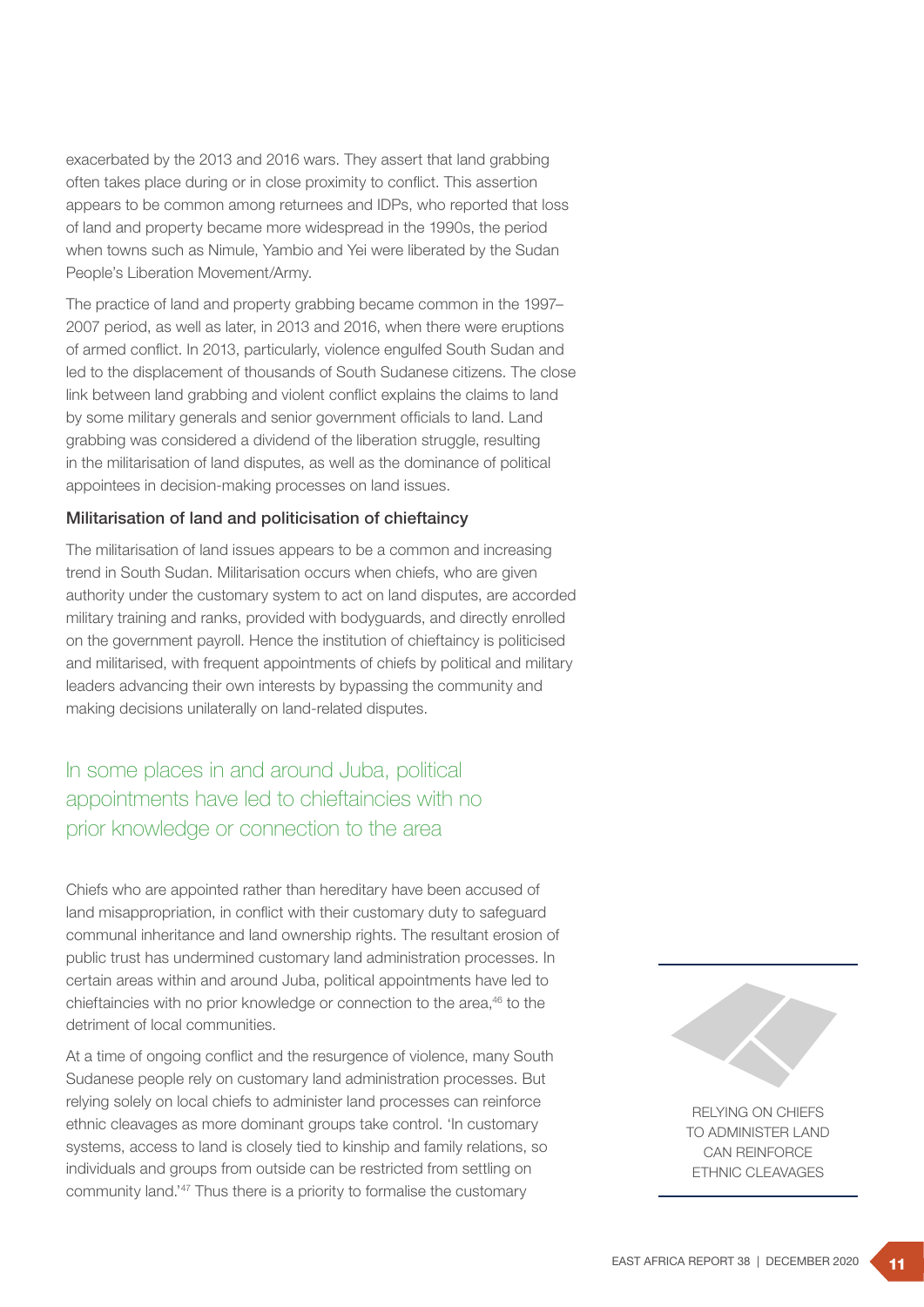process, as separate yet recognised, with its own checks and balances.

### Emerging legal and institutional threats in land use

South Sudan's land conflict plays out in relation to an unclear legal framework, under-resourced institutions and a vague land tenure system. 'Since the beginning of the current conflict,' one commentary asserts, 'the lack of clarity around the official mandates to survey, distribute and allocate land has increased exponentially, in particular as these activities bring important revenues to a war-ravaged country.<sup>48</sup>

Respondents perceive government institutions at various levels as complicit and that they have failed to consult communities when allocating land for development projects. They see these institutions as grabbing community land for public use,49 going against established customary rules, according to which not even landlords act on land matters without consulting elders in the community. Moreover, on other occasions and across many communities, senior and wellconnected officials have been able to disregard court directives to vacate illegally occupied land.

Another challenge is defining and designating personal, communal and public land. The question of who actually owns the land highlights the tensions between varying perceptions: land is viewed as communal property but also, opposing this, as belonging to the state.<sup>50</sup> This disconnect between customary and statutory authorities adds another dimension to the conflict.

The 2009 Land Act, under Article 7.1, states that 'All land in Southern Sudan is owned by the people of Southern Sudan and its usage shall be regulated by the Government', but the Act does not clearly outline the roles and responsibilities of the land administration institutions at all levels of government. This confusion has been exacerbated by two separate and competing processes for land registration and allocation at the national level, as well as at the local community level, as explained in detail below.<sup>51</sup>

#### Lack of documentation to prove ownership

'In 2014,' according to the World Bank, 'an estimated 50 percent of the overall urban population of South Sudan resided on unregistered land.'52 More than half a decade later, the lack of documentation and a standardised registration process and the issuance of multiple title deeds has created huge gaps in South Sudan's land tenure system. The 2009 Land Act requires land in urban areas to be demarcated and registered, but there is no standard method of land allocation in the rural areas.

To assess the extent of these gaps in the land tenure system, the respondents were asked whether they had any documents to prove ownership of the land they occupy and use. Respondents asserted that ancestral lands are mostly guided by customary practices, not formal requirements for land registration. Markers such as planted trees, graveyards and ancestral buildings can serve in the absence of land titles. It is worth noting that the absence of land titles may not necessarily mean transfer of ownership to someone who does have such documents. The second most common form of ownership is leasing out individual plots; this is especially common in urban settings, where the leasing is the responsibility of national or local authorities.

There are, essentially, two different processes for land registration. There is a government-led registration process that is mostly restricted to urban areas and encompasses title deeds and the leasing of property from the local or national authorities, and there is an almost subsidiary community-led registration process.

# A manual registration process means that many title deeds can exist for the same property

Respondents were asked what their reaction would be if someone else claimed ownership of the land that they claim. Ninety-five percent asserted that they believe there are safeguards and mechanisms to verify the authenticity of land and property ownership. Cross-checking of the dates of registration in the general ledger for land registration determines to whom the land was first allocated. But this is not effective if the rightful owners have made use of the communal registration process and not the government registration process.

Thus several issues arise. First not all those who used the government-led registration process and have title deeds are indeed the rightful owners. The costs of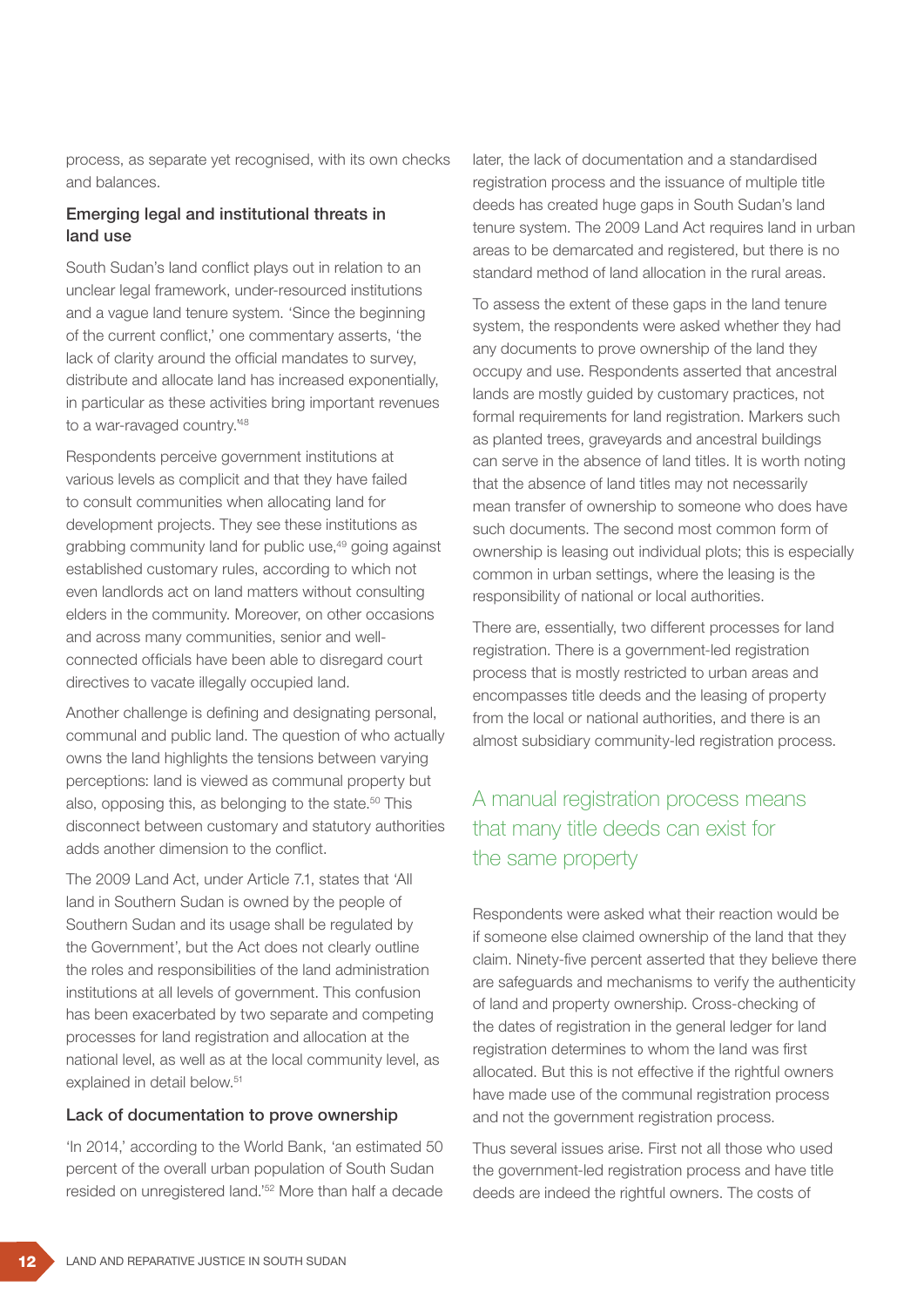registering land may deter some indigent individuals from using this system, which further exacerbates inequalities. Second, because South Sudan has a manual registration process, multiple title deeds can exist for the same property. Even when registration does occur, the lack of a digitised system can lead to the duplication of title deeds, which in turn means that those with the most influence or power maintain possession of the land.

Some of the respondents would prefer a reformed judiciary to tackle land disputes. Others prefer to keep their documents until the threat of eviction has decreased. They say that, for land not formally registered, the chiefs and the community members can be used as witnesses to ascertain the correct ownership. At the same time, the community-led registration process suffers from a lack of oversight mechanisms, making it prone to corruption. Both these processes need standardised, clear guidance on their operations, so that South Sudanese citizens are fully informed and the system is less susceptible to abuses by those with power and influence.

### 2018 peace agreement and Chapter V institutions

The land-conflict nexus is evident throughout South Sudan's history, from long before the secession and independence. It is vital that land disputes be resolved within the current frameworks of the Land Act and the peace agreement. The present R-ARCSS provides for revision of the current policies administering land and calls for government assistance in mediating conflict disputes. Provision 4.8.2 of the agreement gives the Transitional Government of National Unity the responsibility to expedite these measures:

- Within twelve (12) months of the Transitional Period, initiate an in-depth national debate to review the current national land policy and the Land Act, 2009 in order to achieve consensus over land tenure, use, management and address issues of land grabbing, other malpractices involving land, carry out necessary reforms, undertake mapping, and to maximize economic utilization of land in South Sudan;
- Within eighteen (18) months of the Transitional Period, establish an independent registry of Lands at all levels of government for issuance of title deeds.
- Empower the Land Commissions at different levels of Government to develop and interpret legislation regarding land issues and to reflect customary laws and practices, local heritage and institutional trends;
- Assist in the mediation of conflicts arising from land.<sup>53</sup>

The relationship of land and reparation was not explicit in the R-ARCSS, although both issues were presented as components of the peace agreement. Chapter IV recognises the need to review and reform the land tenure process, taking into account the provisions above, Chapter V elucidates the transitional justice mechanisms but does not explicitly mention land in this context.

# Land problems are not only a result of the liberation struggle but also constitute human rights violations

Under the mandate and functions of the CTRH, the provision states: 'Without prejudice to the administration of and access to justice, the CTRH shall inquire into all aspects of human rights violations and abuses, breaches of the law and excessive abuses of power, committed against all persons in South Sudan by State, non-State actors, and or their agents and allies.'54 Although it does so indirectly, this provision reads into and mandates the commission to look into land conflict and disputes. Therefore, while conducting the national review process to review land policy and in setting up the CTRH and CRA, land issues must be recognised not only as a byproduct of the liberation struggle but as human rights violations that require rectification.

The study conducted by the Institute for Security Studies in September 2019 established a link between land and the proposed Compensation and Reparation Authority (CRA) of the R-ARCSS. Eighty-seven percent of the respondents in this study believed that the compensation and reparations programmes, once active, could provide redress to those who had suffered human rights violations, including those related to land and property.

The respondents also conceived the CRA as a complementary mechanism to the existing customary land dispute resolutions. Indeed, 93% acknowledged the role of customary land tenure management but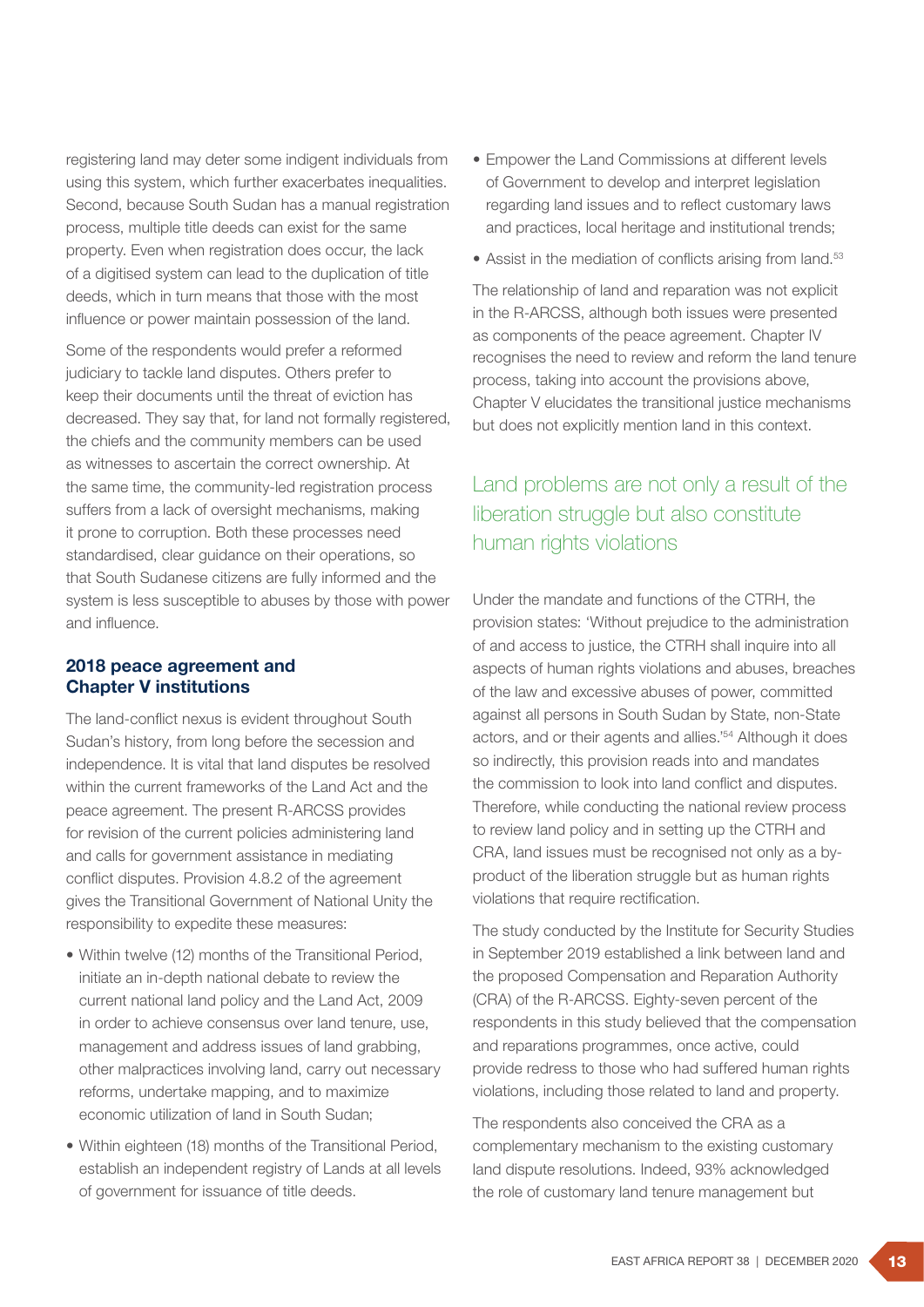saw the power of the traditional leaders declining as a result of the politicisation and militarisation of land issues in South Sudan. Most importantly, factors such as urbanisation and the search for grazing land has aggravated the misappropriation of land, leading to an increase in the number of cases of land grabbing and the enforced displacement of the rightful owners.<sup>55</sup> The CRA is therefore envisioned as a land-mediating mechanism restricted to urban areas and a counter to the existential threat brought by the untouchable military generals and their political accomplices.

The R-ARCSS mandates the CRA, upon its establishment, to provide financial and material support to citizens whose property was destroyed during the conflict and help them to rebuild their livelihoods in accordance with a well-established criterion by the Transitional Government of National Unity (TGoNU).56 Several questions have been asked as to what the CRA mandate entailed and whether or not such compensation should include redress and the restoration of land grabbed before and during the 2013 conflict.

### CRA as a tool to address land issues

First, it is important to note that South Sudan does not have a history of formal reparation programmes, despite the evidence of accumulated grievances dating back to the 21 years of liberation struggle with Sudan, as well as grievances compounded by human rights violations documented since the 2013 conflict.<sup>57</sup> The CPA of 2005 barely considered reparations, though it did provide for comprehensive national reconciliation and healing.58 This process was not implemented by the then government of Southern Sudan, which feared that it would cause old grievances to resurface and possibly endanger the unity of the South Sudanese people as they prepared for the January 2011 referendum.59

It was the 2015 ARCSS that provided the means to enhance transitional justice: for the first time, the CRA was formally incorporated as one of the three transitional justice mechanisms, which aimed to provide financial and non-financial redress to citizens whose property had been destroyed during the conflict.<sup>60</sup> Regrettably, and despite being upheld by the 2018 R-ARCSS, none of these mechanisms have become active (at least by the time of this study).<sup>61</sup>

Ninety-three percent of the interviewees believed the accumulated grievances to do with land should be central in defining the mandate of the CRA, and that they should be acknowledged as a prerequisite for reconciliation and healing. This affirmation is tied to increasing resentment about the failure of government and the customary authorities to compensate for land losses, as provided for by the law.62 Their inability to confront the problems of enforced land grabs and the political co-option of some traditional leaders, who struggle to remain resolute in the face of corruption and fear of reprisal, are also factors.

# The CRA should adopt customary land resolution practices and structures for working with chiefs

Recent evidence suggests an increase in the use of military power to violate existing land management norms by means of land grabbing, enforced evictions and the killing of lawful occupants.<sup>63</sup> Cases of deliberate attempts to undermine court rulings, through the intimidation of judicial officials who register land and officiate land cases, have also been recorded.<sup>64</sup> The use of force to undermine established land management structures has led citizens to support the CRA as an alternative to providing redress.

Interestingly, citizens express the expectation that, when it resolves land issues, the CRA should adopt existing customary land resolution practices and should build strong grassroots structures for collaboration with local chiefs. They believe that evidence of land grabs and other human rights violations could be more easily established, and compensation provided, at the local level rather than when the process is entrusted to central government alone.

Past experiences have created mistrust in the government's handling of reparations initiatives. For instance, the African Union Commission of Inquiry on South Sudan (AUCISS) cited several conflicts, including the 1991 Bor massacre, as example of conflicts that have been swept under the carpet and are seen to have a bearing on inter-communal conflicts in the country.<sup>65</sup> Similarly, the failure by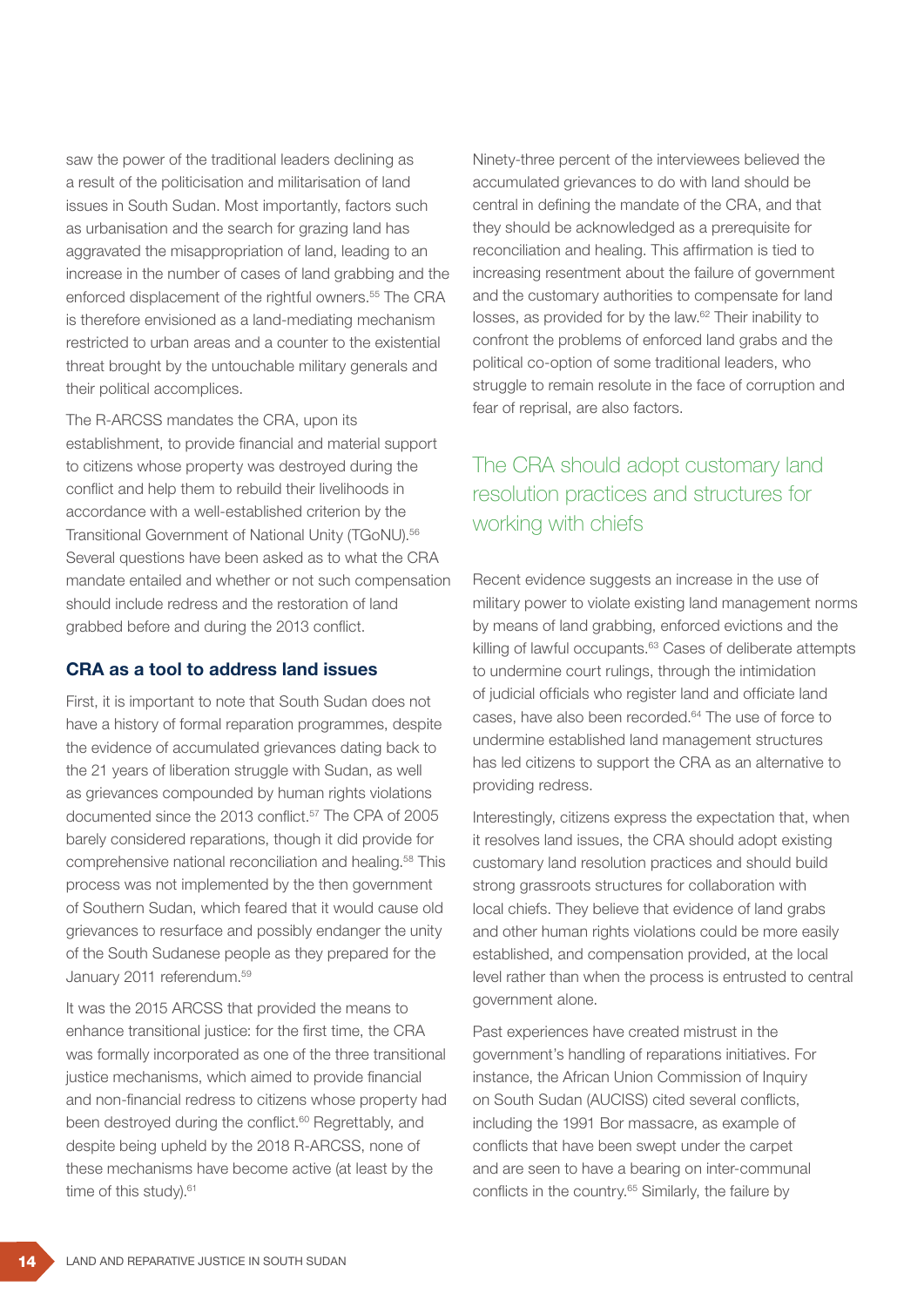post-independent South Sudan to set in motion a scheme to compensate victims of the 1992 Juba massacre justifies the call for the establishment of a comprehensive reparations programme.<sup>66</sup>

It is important to note, however, that whereas respondents felt the CRA should identify potential victims for reparations and compensation, the peace agreement itself mandates the CTRH to undertake this role.67 There is clearly a need to provide citizens with a detailed understanding of the roles of the CTRH and the CRA, to lessen contradictions and to ensure that the two mechanisms coincide, as well as reaching out to the widest range of victims affected by the conflict.<sup>68</sup>

The respondents wanted to see a victim-centered compensation and reparation scheme, but suspected possible government interference in the work of the CRA. The agreement mandates the inclusion of civil society, women and faith-based, youth and business groups as members of the CRA. Yet the provision that empowers the R-ARCSS to appoint CRA staff and manage the Compensation and Reparations Fund (CRF) has been viewed as susceptible to manipulation in that individuals and parties accused of complicity in land-related violations could be appointed.<sup>69</sup>

The study established that interviewees want to see an independent and transparent recruitment process based on public vetting and the exclusion of those perceived to have perpetrated human rights violations, including those to do with land.

The government should take lead in financing reparations, respondents believed. But institutions such as the African Commission on Human and Peoples' Rights (ACHPR), the African Union (AU) and international partners should provide technical expertise to help South Sudanese design a context-specific reparations programme to meet the expectations of victims of the conflict.70

This is a reminder that many post-conflict countries, including post-apartheid South Africa, have experienced challenges in designing and implementing reparations programmes.71 Engaging a wide range of actors such as government, international human rights organizations and civil society in shaping such programmes will be a key part of establishing meaningful reparations for South Sudan.

It is noteworthy that the expectation that there be compensation for victims of land abuses is not necessarily seen as linked to other conflict-related human rights violations. For example, the peace agreement compelled the CRA to provide financial and material support to citizens whose property was destroyed by the conflict to help them rebuild their livelihoods.

Yet the respondents do not believe that land-related claims should be handled in the same manner. They felt, too, that cases should not be limited to those of the post-2013 conflict, in that land grabs were seen as part of a orchestrated scheme traceable to the period preceding the liberation of most towns in South Sudan.

When asked how victims should be compensated for their losses during the conflict, 90% of the interviewees said that, because the perpetrators of land grabbing are well known to their victims, the CRA should collaboratively work with existing law-enforcement institutions to solicit apologies from the land grabbers and ensure restitution. In other words, land redress is perceived as the return of the land to the rightful owners, although there are often difficulties in determining the rightful owner.

# 70% of respondents said they preferred communal rather than individual reparations

Compensation is only accepted in circumstances where land is expropriated for government projects such as schools, hospitals or road constructions. Asked what form of reparation best suits South Sudan, 70% of the respondents recommended communal reparations, 20% preferred individual reparations and the remaining 10% opted for both communal and individual reparations.

Those who recommended communal reparations believed that the large number of victims in South Sudan meant that individual reparations would not be feasible. Moreover, they felt, communal reparations could reduce the risk of corruption because most communal reparations schemes support physical structures such as schools and hospitals. The motivation for individual reparations is, by contrast, that losses may be tangibly quantified and easily ascertained. Finally, those seeking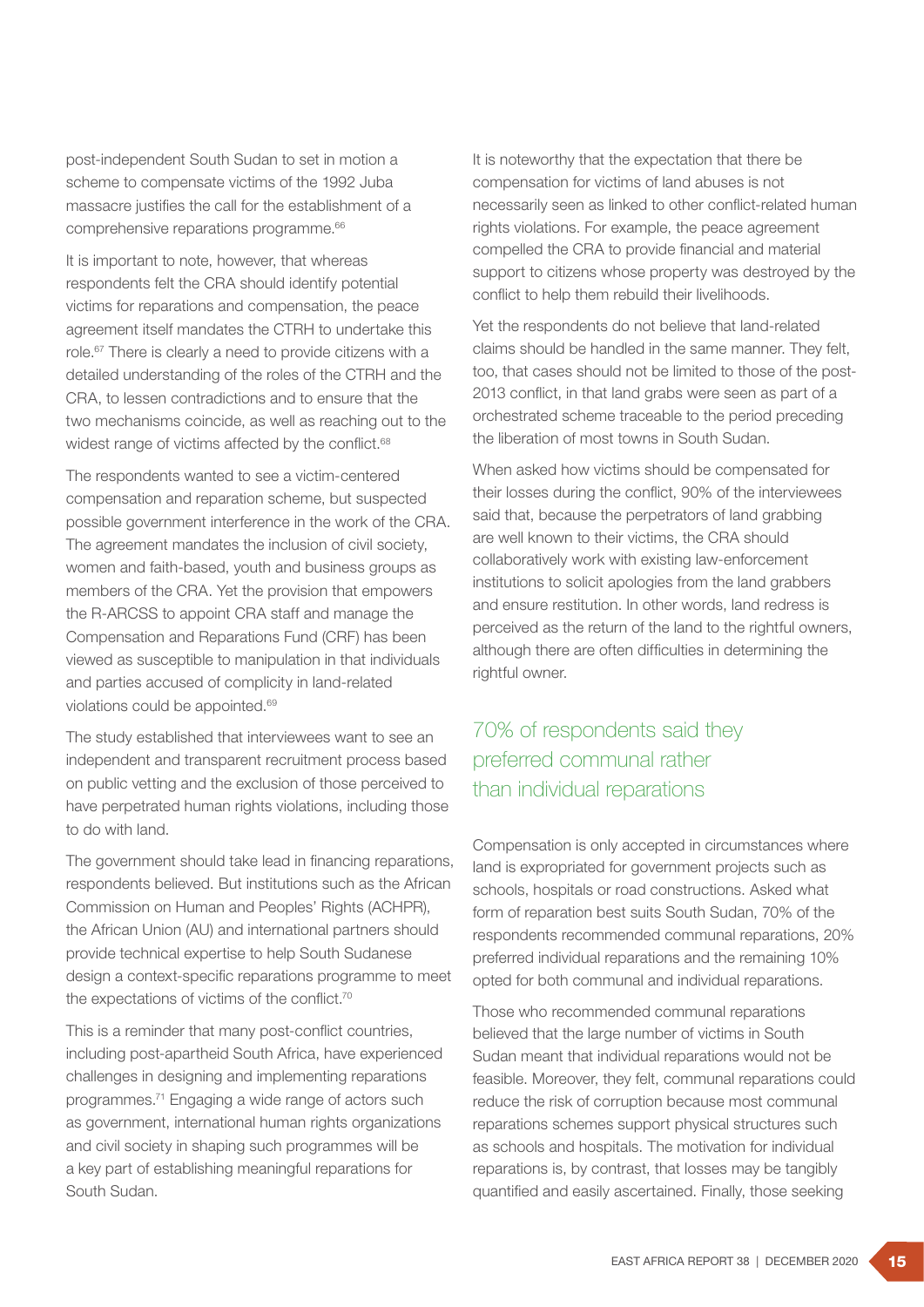both forms of compensation believed the ultimate objective of reparations should be to achieve restoration, and that ultimately the CRA should take account of the victims' preferences.

### Conclusion

There is wide ranging support for the idea that land conflict be viewed as a human rights violation worthy of a reparation mandate. Parties to the peace agreement need to frame land grabbing and land-related conflict as among the transitional justice tools provided for in the R-ARCSS. A missed opportunity to include land as a reparation issue could well be counterproductive in the long run, posing the threat of a resurgence of violence.

Overall, there is a need to establish a comprehensive transitional justice process that secures land and in turn livelihoods for all South Sudanese people. The effects of land grabbing on local communities and vulnerable groups such as IDPs and women is evident. Similarly, the militarisation and politicisation of land have resulted in and further exacerbated inequalities that could derail the process of building a prosperous, peaceful and stable country.

The legal and institutional authorities responsible for surveying, allocating and registering land should be reviewed and strengthened. The approval of land policy should be expedited. Local and regional actors should be consulted to ensure that the policy is specifically related to South Sudan's turbulent history. The discrepancies between the customary process and the statutory requirements for land registration must be addressed,

and a civic education process be implemented to address the challenges and benefits of each approach.

Furthermore, the transitional government of national unity should take advantage of the R-ARCSS and conduct more consultations on both the land review process and the design of the CRA. This will ensure that a broad range of perspectives is considered and understood, including citizens' preference for communal as opposed to individual reparations. This consultative process could also help to explain why restitution as opposed to compensation is the preferred outcome at this stage, and what the realities and complexities of implementing this are.

# A missed opportunity to include land as a reparation issue could derail peacebuilding efforts

In conclusion, the recommendations take into account the role and responsibility of all parties to the peace agreement and the need for a holistic, comprehensive and expedited transitional justice process in South Sudan. Aligned to the draft land policy, the CRA and CTRH, in collaboration with national authorities such as the Land Commission and the land ministry, should provide an opportunity to develop a context-specific regulatory framework that recognizes the issues of postwar land-related conflicts and secures property rights for the most vulnerable in South Sudan.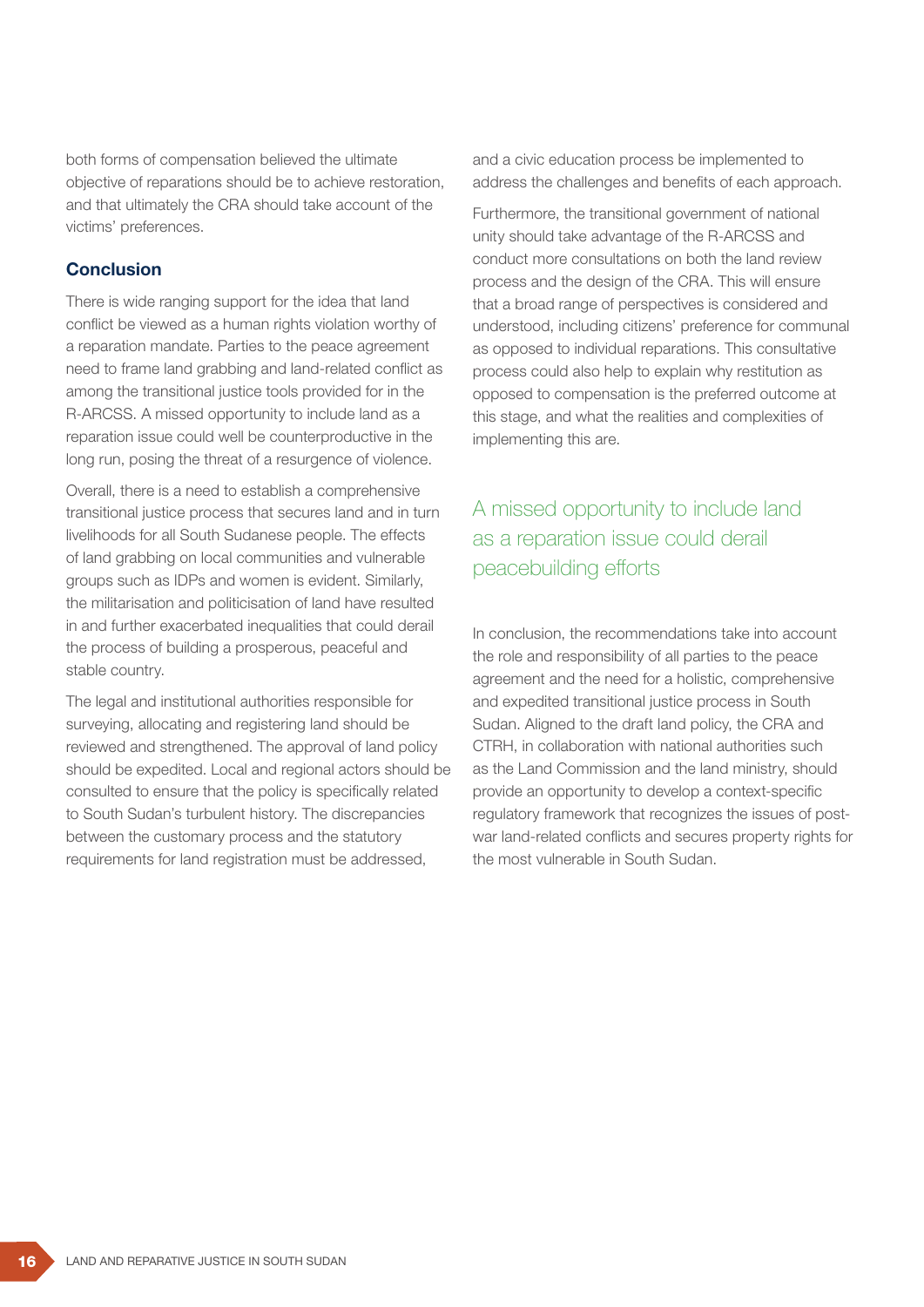#### **Notes**

- 1 C Huggins, Linking broad constellations of ideas: Transitional justice, land tenure reform, and development, July 2009, https://www.ictj.org/ sites/default/files/ICTJ-Development-LandTenureReform-ResearchBrief-2009-English.pdf.
- 2 Revitalised Agreement on the Resolution of Conflict in South Sudan (R-ARCSS), Chapter V provides for the establishment of three transitional justice mechanisms: the Commission for Truth, Reconciliation and Healing (CTRH), the Compensation and Reparation Authority (CRA) and the Hybrid Court for South Sudan (HCSS). None of these institutions has so far been established. See https://igad.int/ programs/115-south-sudan-office/1950-signed-revitalized-agreementon-the-resolution-of-the-conflict-in-south-sudan.
- 3 Land is provided for in Chapter IV of the R-ARCSS as an aspect of reform rather than a substantive cause of conflict in the country.
- 4 Shortly after the outbreak of the 2013 conflict, the African Union constituted a commission of inquiry on South Sudan to inquire on issues of truth, healing, accountability and institutional reform.
- 5 Ibid, Commission on Human Rights in South Sudan Report, https:// unmiss.unmissions.org/south-sudan-un-expert-urges-action-endrights-abuses-country-where-impunity-norm-un-news-centre.
- 6 Vision of the draft land policy, 2014, para 3.
- 7 Sudan tribune, Government Adopts Land Policy in South Sudan, 24, March, 2013, https://www.farmlandgrab.org/post/view/21689 government-adopts-land-policy-in-south-sudan.
- 8 Interview with a senior member of the land committee in the yet-to-bereconstituted Transitional National Legislative Assembly, who has asked to remain unnamed.
- 9 R-ARCSS, Chapter IV, article 4.8.2.1.1.
- 10 Draft National Land Policy 2014, p 10.
- 11 Ibid. South Sudan Draft Land policy.
- 12 Chapter V article 5.2.2.3.1 mandates the CTRH to establish accurate and impartial historical records of human rights violations from the signing of the peace agreement to July 2005. Article 5.2.2.3.2 requires the CTRH to receive applications from alleged victims, and to identify and determine their right to remedy.
- 13 N Tiitmamer et al, Land tenure in South Sudan: Does it promote climate change resilience?, Sudd Institute, 1 March 2017, https://reliefweb.int/ report/south-sudan/land-tenure-south-sudan-does-it-promote-climatechange-resilience.
- 14 M Leben, Oil development-induced displacement in Sudan, 19 July 2019, https://www.southsudanpeaceportal.com/repository/oildevelopment-induced-displacement-sudan/.
- 15 Comprehensive Peace Agreement (CPA) 2005, article 2 (2.3) and (2.4).
- 16 Transitional Constitution of the Republic of South Sudan 2011 (as amended), article 171 (2) a, b, and c.
- 17 Ibid., article 171 (1).
- 18 Ibid., article 200, which states: 'All current laws of Southern Sudan shall remain in force and all current institutions shall continue to perform their functions and duties, unless new actions are taken in accordance with the provision of this constitution.'
- 19 Both the Local Government Act 2009 and the Land Act 2009 continue to refer to the interim constitutions of 2005 rather than the 2011 transitional constitution.
- 20 South Sudan Land Act 2009, section 8 (1) and (2), section 13 (4).
- 21 Ibid., Chapter II, 6(2).
- 22 T Mennen, Customary law and land rights in South Sudan, March 2012, https://docs.southsudanngoforum.org/sites/default/ files/2016-10/9195246\_0.pdf.
- 23 Transitional Constitution of the Republic of South Sudan 2011 (as amended), article 170 (1) .
- 24 Ibid., article 171 (4).
- 25 Revitalised Agreement on the Resolution of Conflict in South Sudan (R-ARCSS), Chapter II, article 4.8.2.1.
- 26 South Sudan Land Act 2009, article 79 (3).
- 27 R-ARCSS, Chapter V, article 5.4.2.6.
- 28 Ibid., article 5.4.2.4.
- 29 A Ngari and J Kolok, *Citizens' perceptions on transitional justice processes in South Sudan*, East African Reports, Institute for Security Studies, https://issafrica.org/research/east-africa-report/citizensperceptions-on-transitional-justice-processes-in-south-sudan.
- 30 Shelter NFI Cluster South Sudan, Key housing, land and property (HLP) issues in urban areas of South Sudan: Context, actors and legislation. A background brief for shelter actors, September 2017.
- 31 UN experts' note, Renewed violence and delayed implementation of the peace agreement severely threaten peace and stability in South Sudan, 14 August 2020, https://reliefweb.int/report/south-sudan/renewedviolence-and-delayed-implementation-peace-agreement-severelythreaten.
- 32 Briefing to the Security Council by the Special Representative to the UN Secretary-General David Shearer, 16 September 2020, https://unmiss. unmissions.org/briefing-security-council-special-representative-unsecretary-general-david-shearer
- 33 UN experts' note, 'Renewed violence and delayed implementation of the peace agreement severely threaten peace and stability in South Sudan', 14 August 2020, https://reliefweb.int/report/south-sudan/renewedviolence-and-delayed-implementation-peace-agreement-severelythreaten.
- 34 European Coordination via Campesnia, How do we define land grabbing?, 2016, http://www.eurovia.org/wp-content/uploads/2016/11/ defining-land-grabs.pdf.
- 35 *Sudan Tribune*, South Sudan Army says land grabbing not official policy of the army, 16 March 2016, http://sudantribune.com/spip. php?article58320.
- 36 C Wote, Residents accuse Juba Authorities of selling their plots to army generals, *Eye radio*, 2020, https://eyeradio.org/residents-accuse-jubaauthorities-of-selling-their-plots-to-army-generals/.
- 37 Shelter NFI Cluster South Sudan, Key housing, land and property (HLP) issues in urban areas of South Sudan: Context, actors and legislation. A background brief for shelter actors, September 2017.
- 38 J Richard, Enforce repatriation of cattle keepers Ma'di leaders appeal to gov't, 26 September 2020, https://eyeradio.org/enforce-repatriationof-cattle-keepers-madi-leaders-appeal-to-govt/.
- 39 Xinhua, Clashes over cattle leave 16 civilians dead in South Sudan, 12 November 2020, https://www.vanguardngr.com/2020/11/clashes-overcattle-leave-16-civilians-dead-in-south-sudan/.
- 40 O Rolandsen, *Why is violence escalating in Southern Sudan?,* Noref Policy Brief 2, Norwegian Peacebuilding Centre, 2017.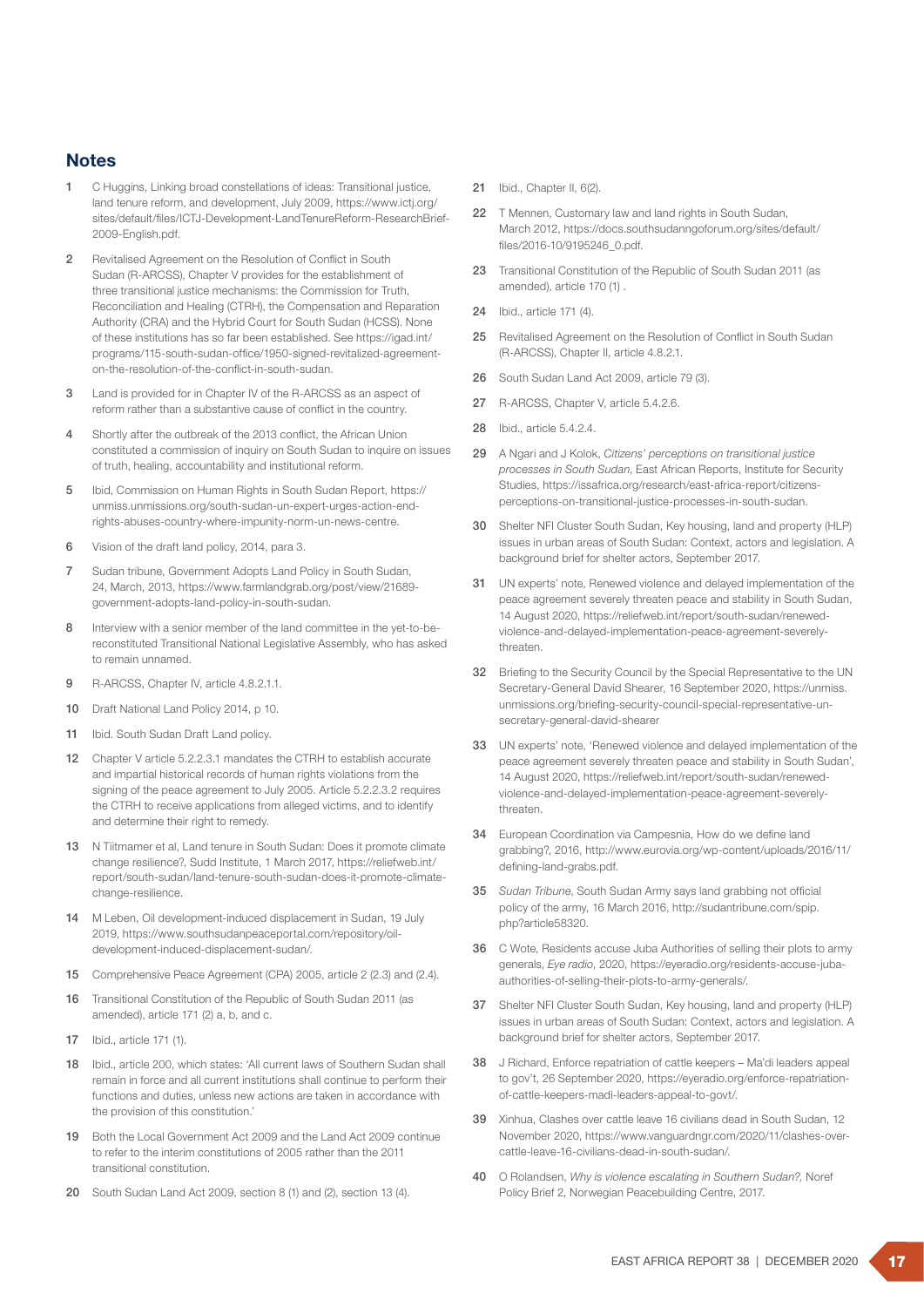- 41 J Richard, Enforce repatriation of cattle keepers Ma'di leaders appeal to gov't, 26 September 2020, https://eyeradio.org/enforce-repatriationof-cattle-keepers-madi-leaders-appeal-to-govt/.
- 42 M Pritchard, Disputing access, discouraging returns, The South Sudan Law Society, Juba, South Sudan, 2017.
- 43 A Stone, Nowhere to go: Displaced and returnee women seeking housing, land and property rights in South Sudan. Norweigan Refugee Council, Juba, South Sudan, 2014.
- 44 DK Deng, Land belongs to the community: Demystifying the 'global land grab' in South Sudan. Land Deals Politics Initiative. LDPI Working Paper 4, 2011, http://repository.uwc.ac.za/bitstream/handle/10566/4554/ ldpi\_wp\_4\_demystifying\_global\_land\_grab\_southern\_sudan\_2011. pdf?sequence=1&isAllowed=y.
- 45 LA Willy, Making peace possible? Failure to honour the land obligations of the Comprehensive Peace Agreement in Central Sudan, a working paper, September 2010.
- 46 Shelter NFI Cluster South Sudan, Key housing, land and property (HLP) issues in urban areas of South Sudan: Context, actors and legislation. A background brief for shelter actors, September 2017.
- 47 Ibid.
- 48 Ibid.
- 49 P Jimbo, Uncertainty over laws fuel lands grabs in South Sudan, InfoNile, 2020, https://infonile.org/en/2020/02/uncertainty-over-laws-fuel-landgrabs-in-south-sudan/.
- 50 DK Deng, 'Between a rock and a hard place': Land rights and displacement in Juba, South Sudan, The South Sudan Law Society, Juba, South Sudan, 2016.
- 51 N Tiitmamer et al, Land tenure in South Sudan: Does it promote climate change resilience?, Sudd Institute, 1 March 2017, https://reliefweb.int/ report/south-sudan/land-tenure-south-sudan-does-it-promote-climatechange-resilience.
- 52 World Bank, Land governance in South Sudan: Policies for peace and development, 2014, 8.
- 53 R-ARCSS, https://igad.int/programs/115-south-sudan-office/1950 signed-revitalized-agreement-on-the-resolution-of-the-conflict-in-southsudan.
- 54 Ibid.
- 55 J Richard, Enforce repatriation of cattle keepers Ma'di leaders appeal to gov't, 26 September, 2020: https://eyeradio.org/enforce-repatriationof-cattle-keepers-madi-leaders-appeal-to-govt/.
- 56 Chapter V of the R-ARCSS, article 5.4.2.4.
- 57 Commission on Human Rights in South Sudan Report, https://unmiss. unmissions.org/south-sudan-un-expert-urges-action-end-rightsabuses-country-where-impunity-norm-un-news-centre.
- 58 Comprehensive Peace Agreement between the Government of the Republic of Sudan and the Sudan People's Liberation Movement, Part One (1), Article 1.7, 2005.
- 59 D Deng, *Compound fractures: Political formation, armed groups and regional mediation in South Sudan*, East Africa Report, Institute for Security Studies, 2018, https://issafrica.org/research/east-africa-report/ compound-fractures-political-formations-armed-groups-and-regionalmediation-in-south-sudan.
- 60 The other mechanisms provided for in Chapter V of the R-ARCSS include the Commission for Truth Reconciliation and Healing (CTRH) and the Hybrid Court for South Sudan (HCSS).
- 61 The R-ARCSS maintained the provision of Chapter V of the 2015 ARCSS that recommended the establishment of three transitional justice institutions, the CTRH, the CRA and the HCSS.
- 62 The Local Government Act 2009, the Land Act 2009, and the Constitution of the Republic of South Sudan 2011 provide for modalities by means of which compensation shall be administered in case of loss of land, including expropriation of land for public purposes.
- 63 Human Rights Watch, South Sudan: Soldiers kill civilian in land dispute, 9 June 2020, https://www.hrw.org/news/2020/06/09/south-sudansoldiers-kill-civilians-land-dispute.
- 64 A Hawari, NSS senior officer holds judiciary employees at gunpoint over land issue, *Eye Radio*, 21 July 2020, https://eyeradio.org/nss-seniorofficer-holds-judiciary-employees-at-gunpoint-over-land-issue/.
- 65 African Union, Final Report of the African Union Commission of Inquiry on South Sudan, Addis Ababa, 15 October 2014, www.peaceau.org/ uploads/auciss.final.report.pdf.
- 66 JK Lupai, Equal treatment for victims of massacres in 1992 when the SPLA attempted to capture Juba failed, South Sudan Nation.com, 22 June 2020, http://www.southsudannation.com/equal-treatment-ofvictims-of-massacres-in-1992-when-the-spla-attempted-to-capturejuba/.
- 67 Chapter V, article 5.2.1.4 empowers the CTRH make recommendations and to suggest measures for reparations and the compensation of victims.
- 68 Chapter V of the R-ARCSS provides for the establishment of three mechanisms of the CTRH, HCSS and CRA, but fails to properly define the complementary roles of these institutions.
- 69 *Radio Tamazut*, Land grabbing major challenge in Juba, says Chiangjiek, 18 August 2020, https://radiotamazuj.org/en/news/article/ land-grabbing-major-challenge-in-juba-says-chiangjiek.
- 70 O Francis, South Sudan rebels urge government to fund peace, not roads, 5 September 2019, https://www.bloomberg.com/news/ articles/2019-09-05/south-sudan-rebels-urge-government-to-fundpeace-not-roads.
- 71 P de Greiff (ed), *The Handbook of Reparations*, Oxford University Press, 2008.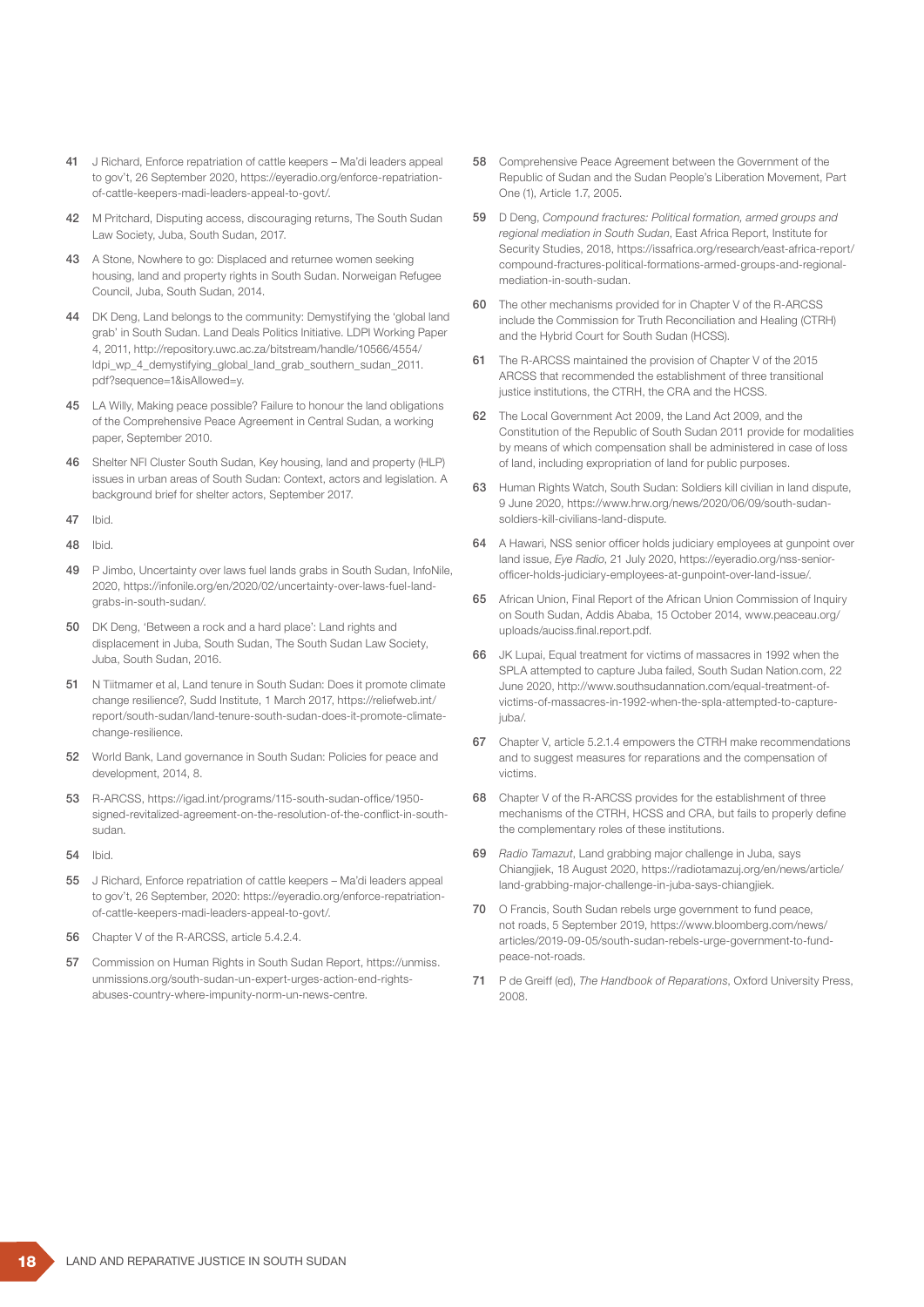

# Visit our website for the latest analysis, insight and news

The Institute for Security Studies partners to build knowledge and skills that secure Africa's future



- Step 1 Go to www.issafrica.org
- Step 2 Go to bottom right of the ISS home page and provide your subscription details